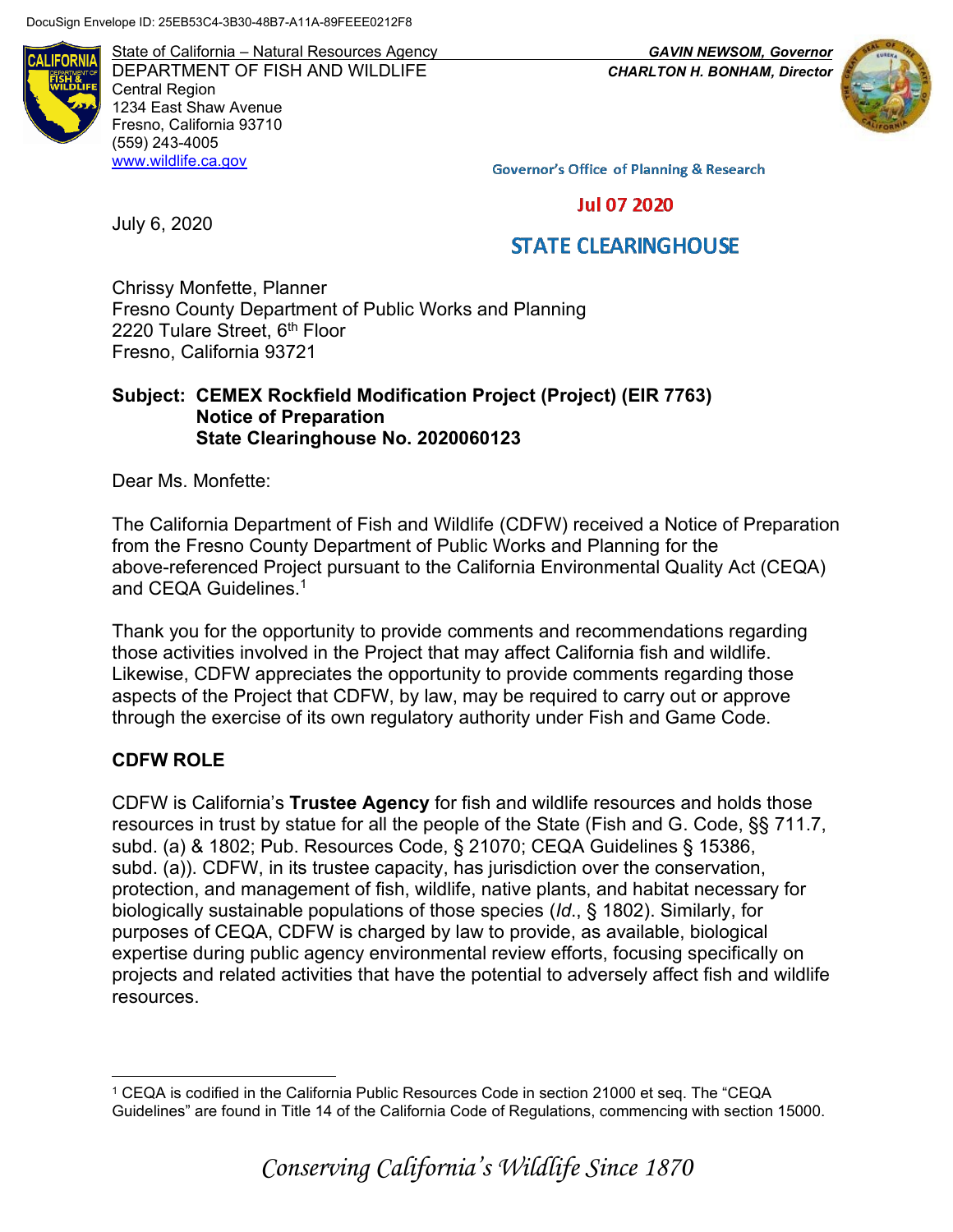CDFW is also submitting comments as a **Responsible Agency** under CEQA (Pub. Resources Code, § 21069; CEQA Guidelines, § 15381). CDFW expects that it may need to exercise regulatory authority as provided by the Fish and Game Code. As proposed, for example, the Project may be subject to CDFW's lake and streambed alteration regulatory authority (Fish & G. Code, § 1600 et seq.). Likewise, to the extent implementation of the Project as proposed may result in "take" as defined by State law of any species protected under the California Endangered Species Act (CESA) (Fish & G. Code, § 2050 et seq.), related authorization as provided by the Fish and Game Code will be required.

**Nesting Birds:** CDFW has jurisdiction over actions with potential to result in the disturbance or destruction of active nest sites or the unauthorized take of birds. Fish and Game Code sections that protect birds, their eggs and nests include, sections 3503 (regarding unlawful take, possession or needless destruction of the nest or eggs of any bird), 3503.5 (regarding the take, possession or destruction of any birds-of-prey or their nests or eggs), and 3513 (regarding unlawful take of any migratory nongame bird).

**Fully Protected Species:** CDFW has jurisdiction over fully protected species of birds, mammals, amphibians, reptiles, and fish, pursuant to Fish and Game Code sections 3511, 4700, 5050, and 5515. CDFW prohibits and cannot authorize take of any fully protected species.

In this role, CDFW is responsible for providing, as available, biological expertise during public agency environmental review efforts (e.g., CEQA), focusing specifically on project activities that have the potential to adversely affect fish and wildlife resources. CDFW provides recommendations to identify potential impacts and possible measures to avoid or reduce those impacts.

# **PROJECT DESCRIPTION SUMMARY**

**Proponent:** CEMEX Construction Materials Pacific, LLC

**Objective:** The Project proposes a continuation and modification of its current aggregate (rock, sand, and gravel) mining and processing operations located on two properties, the Plant Site and the Quarry Site, between North Friant Road and the San Joaquin River in Fresno County.

The Plant Site operates under several Conditional Use Permits (CUP) allowing aggregate mining of the alluvial deposit; plant operations including an aggregate processing plant, a ready-mix concrete plant, a hot-mix plant and relate supportive facilities; and the processing of raw aggregate mined from CEMEX's current Quarry Site. A portable plant is brought in periodically to recycle come-back concrete (unused concrete in mixer truck upon return to plant) into crushed miscellaneous base (CMB).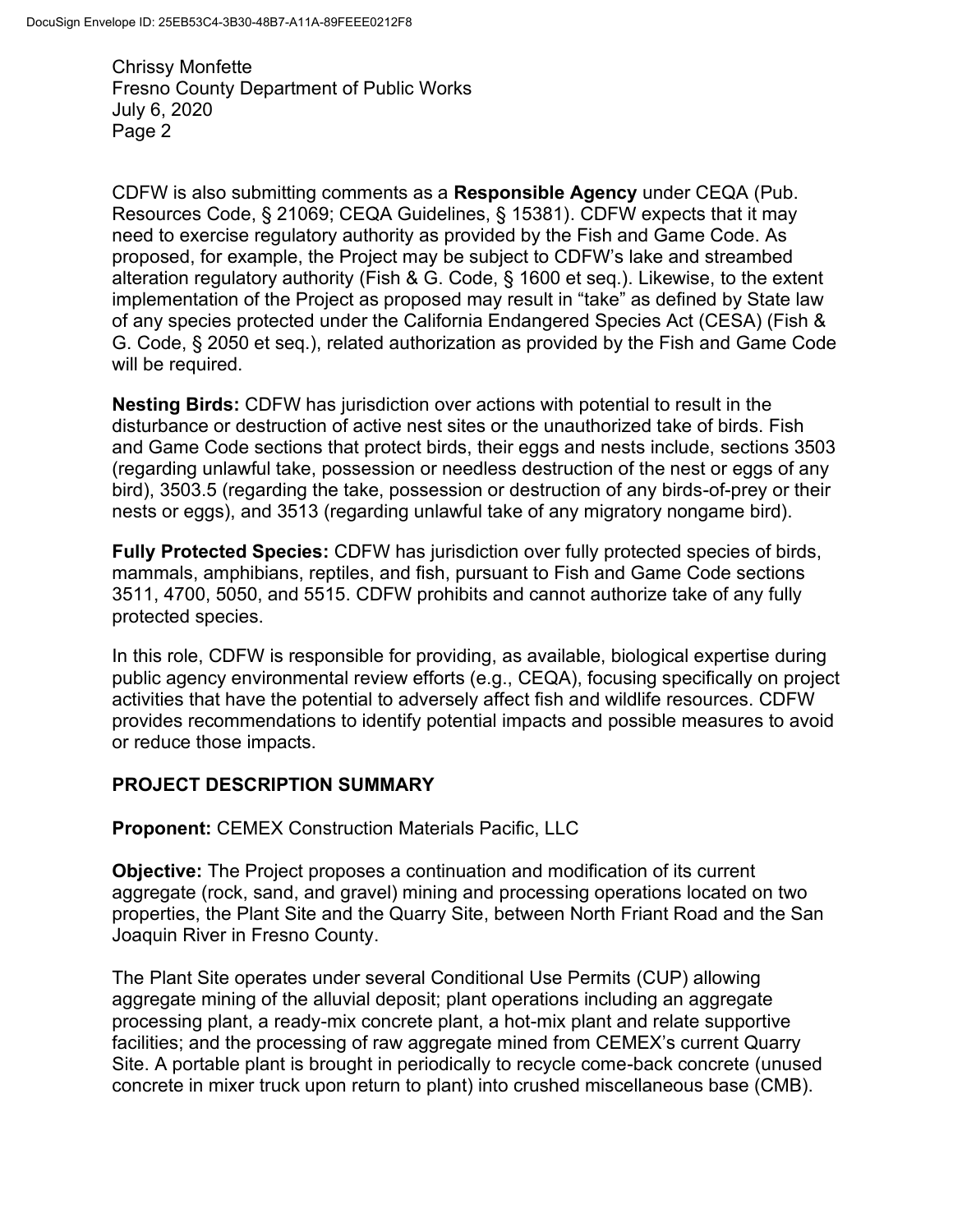Aggregate from the alluvial deposit has been partially mined from portions of the Plant Site.

At the Quarry Site, aggregate mining of the alluvial deposit has been permitted under several CUPs. Since there are no plant operations permitted at the Quarry Site, the CUPs allow the interplant haul of approximately 1.4 million tons per year of raw aggregate to the Plant Site for processing.

The Project would occur in two stages:

• Stage 1 would continue concurrent operations at both the Quarry Site and Plant Site for up to 30 years. At the Plant Site, the existing aggregate processing plant would continue to be used to wash, screen, and sort aggregate mined from the Plant Site. The existing ready-mix concrete plant would continue to operate and the existing inactive asphalt plant would be replaced with a modern asphalt plant. Aggregate products from the Plant Site and ready-mix concrete would continue to be sold to customers and asphalt sales would resume. Periodic use of a portable crushing plant to recycle come-back concrete would continue with the addition of asphalt recycling and the import of concrete debris to recycle into CMB and asphalt debris to be recycled asphalt product (RAP). The remaining alluvial deposit would be mined to a depth of approximately 85 feet below ground surface (bgs). The ready-mix concrete plant and the hot-mix asphalt plant may be relocated from the Plant Site to the Quarry Site in less than 30 years in order to recover the remaining alluvial deposit under the plants. Upon completion of mining at the Plant Site, operations at the Plant Site would cease, all equipment would be removed and the site reclaimed as 122 acres of open space, riparian and open water wildlife habitat.

At the Quarry Site, mining would be modified to include the hard rock (granite) that lies beneath the alluvial deposit currently being mined. Mining of the hard rock would require drilling and blasting and would occur to a depth of approximately 600 feet bgs. An aggregate processing plant would be added to the Quarry Site to wash, screen, crush and sort the aggregate. A portable aggregate processing plant for the asphalt and ready-mix plants would be transported approximately 2 miles south to the Plant Site via an interplant haul on Friant Road. Other aggregate products produced at the Quarry Site not used by the asphalt and ready-mix plants at the Plant Site (e.g. road base, various-sized crushed rock, sand, etc.) would be sold directly from the quarry.

• Stage 2 would continue hard rock mining and processing operations only at the Quarry Site for approximately 70 more years. The ready-mix concrete plant and the hot-mix asphalt plant would be relocated from the Plant Site to the Quarry Site. The periodic use of a portable plant to recycle concrete and asphalt debris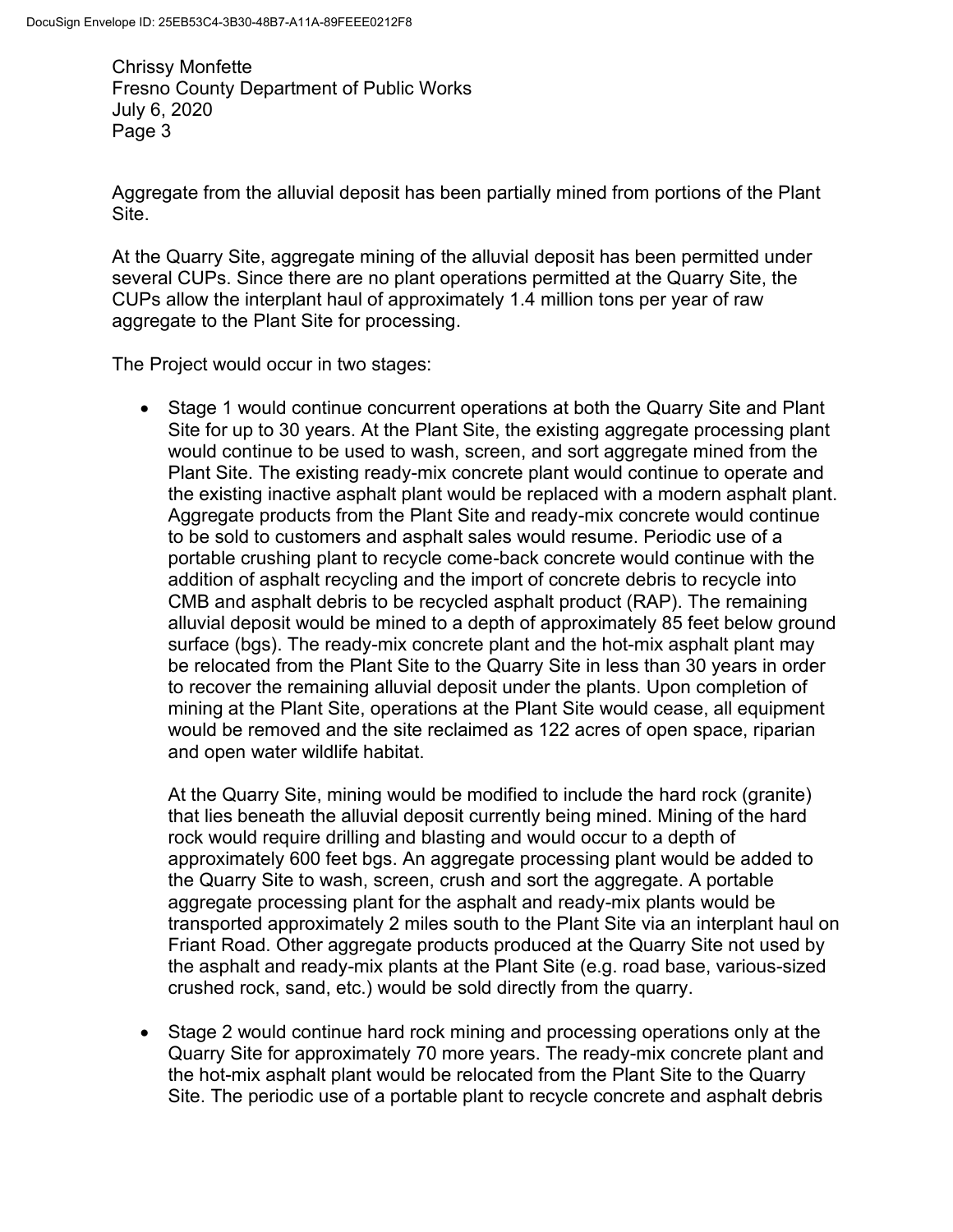> (including imported) into CMB and RAP would be added to the Quarry Site. Upon completion of mining at the Quarry Site, operations at the Quarry Site would cease and all equipment would be removed. Reclamation of the Quarry Site would create approximately 349 acres of open space, riparian, and open water wildlife habitat.

#### **Location:**

Plant Site: The Plant Site is located on approximately 122 acres on the west side of North Friant Road (APNs 300-070-56S, 57S, 58S, 59S, and 60S), approximately 1.5 miles north of the City of Fresno and approximately 0.7 miles north of the intersection of North Willow Avenue and North Friant Road (including portions of Section 36 of T11N/R21E MDB&M).

Quarry Site: The Quarry Site is located on approximately 349 acres on the west side of North Friant Road (APNs 300-040-19 and 20, 300-080-01S, 300-250-12 and portion of 300-310-01) approximately 2.0 miles north of CEMEX's current Plant Site and approximately 2.0 miles south of the town of Friant (including portions of Sections 24 and 25 of T11N/R20E MDB&M and Sections 19 and 30 of T11N/R21E MDB&M).

**Timeframe:** The total Project life of the combined Stages 1 and 2 is estimated to be up to 100 years.

# **COMMENTS AND RECOMMENDATIONS**

CDFW offers the following comments and recommendations to assist Fresno County Department of Public Works and Planning in adequately identifying and/or mitigating the Project's significant, or potentially significant, direct and indirect impacts on fish and wildlife (biological) resources. Editorial comments or other suggestions may also be included to improve the document.

Currently, an Environmental Impact Report (EIR) is being prepared to determine the likely environmental impacts associated with the Project's expansion of use. CDFW is concerned regarding adequacy of mitigation measures for special-status species including, but not limited to, the State threatened Swainson's hawk (*Buteo swainsoni*), the State and federally threatened California tiger salamander (*Ambystoma californiense*), the State candidate endangered tricolored blackbird (*Agelaius tricolor*), the State fully protected white-tailed kite (*Elanus leucurus*), the State endangered and fully protected bald eagle (*Haliaeetus leucocephalus*), the following species of special concern burrowing owl (*Athene cunicularia*), and western pond turtle (*Actinemys marmorata*). In addition, CDFW is concerned regarding adequacy of mitigation measures for Project activities which are subject to CDFW's lake and streambed alteration regulatory authority.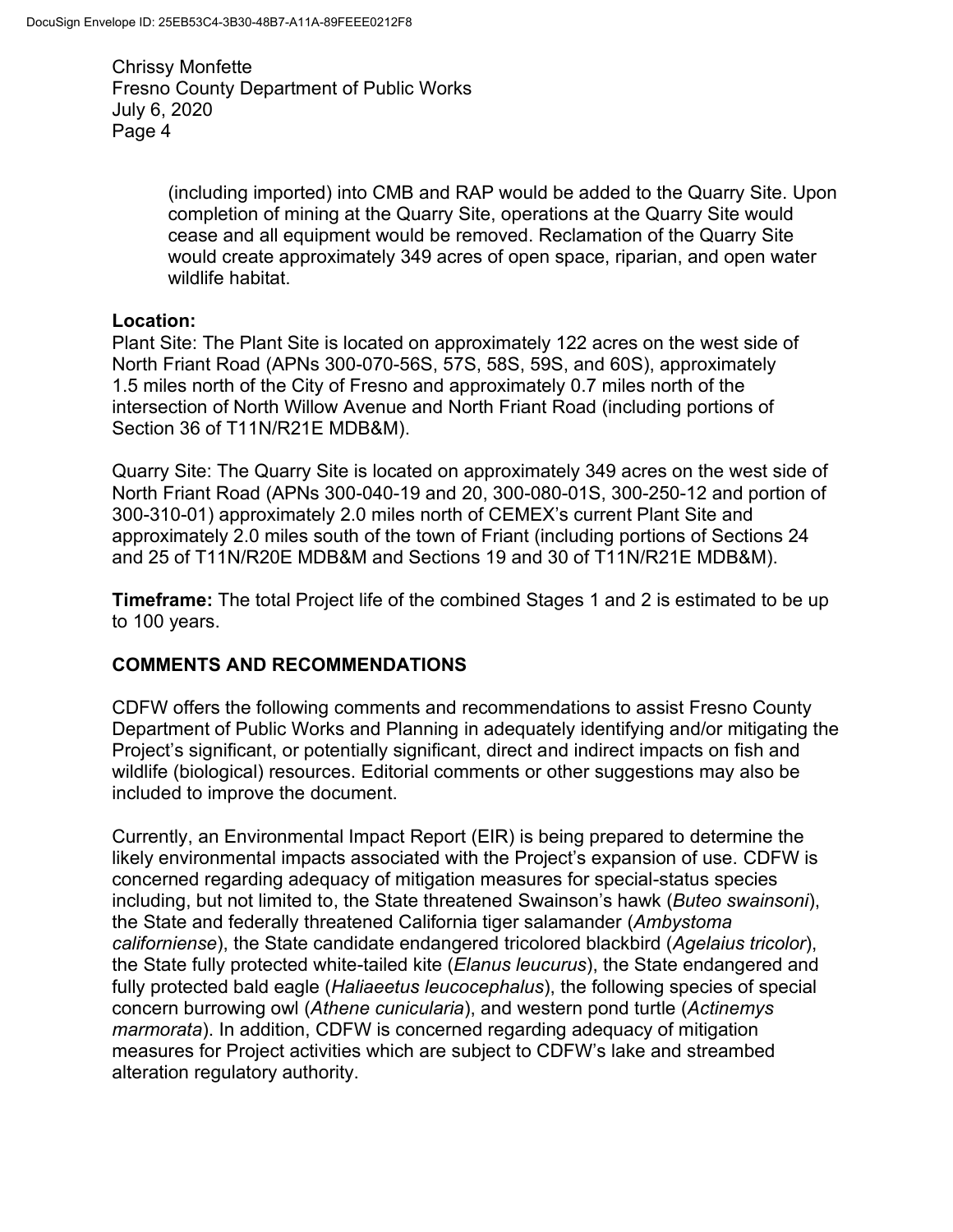#### **I. Environmental Setting and Related Impact**

**Would the Project have a substantial adverse effect, either directly or through habitat modifications, on any species identified as a candidate, sensitive, or special status-species in local or regional plans, policies, or regulations, or by CDFW or the United States Fish and Wildlife Service (USFWS)?**

#### **COMMENT 1: Swainson's Hawk (SWHA)**

**Issue:** SWHA have the potential to nest adjacent to or near the Project site. The proposed Project will involve activities near large trees that may serve as potential nest sites.

**Specific impacts:** Without appropriate avoidance and minimization measures for SWHA, potential significant impacts that may result from Project activities include nest abandonment, loss of nest trees, loss of foraging habitat that would reduce nesting success (loss or reduced health or vigor of eggs or young), and direct mortality. Any take of SWHA without appropriate incidental take authorization would be a violation of Fish and Game Code.

**Evidence impact is potentially significant:** SWHA exhibit high nest-site fidelity year after year and lack of suitable nesting habitat in the San Joaquin Valley limits their local distribution and abundance (CDFW 2016). The Project as proposed will involve noise, groundwork, and movement of workers that could affect nests and has the potential to result in nest abandonment, significantly impacting local nesting SWHA.

#### **Recommended Potentially Feasible Mitigation Measure(s)**

Because suitable habitat for SWHA is present adjacent to the Project site, CDFW recommends conducting the following evaluation of the Project site and that the following mitigation measures be made conditions of approval for the Project.

#### **Recommended Mitigation Measure 1: SWHA Surveys**

To evaluate potential impacts, CDFW recommends that a qualified wildlife biologist conduct surveys for nesting SWHA following the survey methods developed by the Swainson's Hawk Technical Advisory Committee (SWHA TAC, 2000) prior to project implementation. The survey protocol includes early season surveys to assist the project proponent in implementing necessary avoidance and minimization measures, and in identifying active nest sites prior to initiating ground-disturbing activities.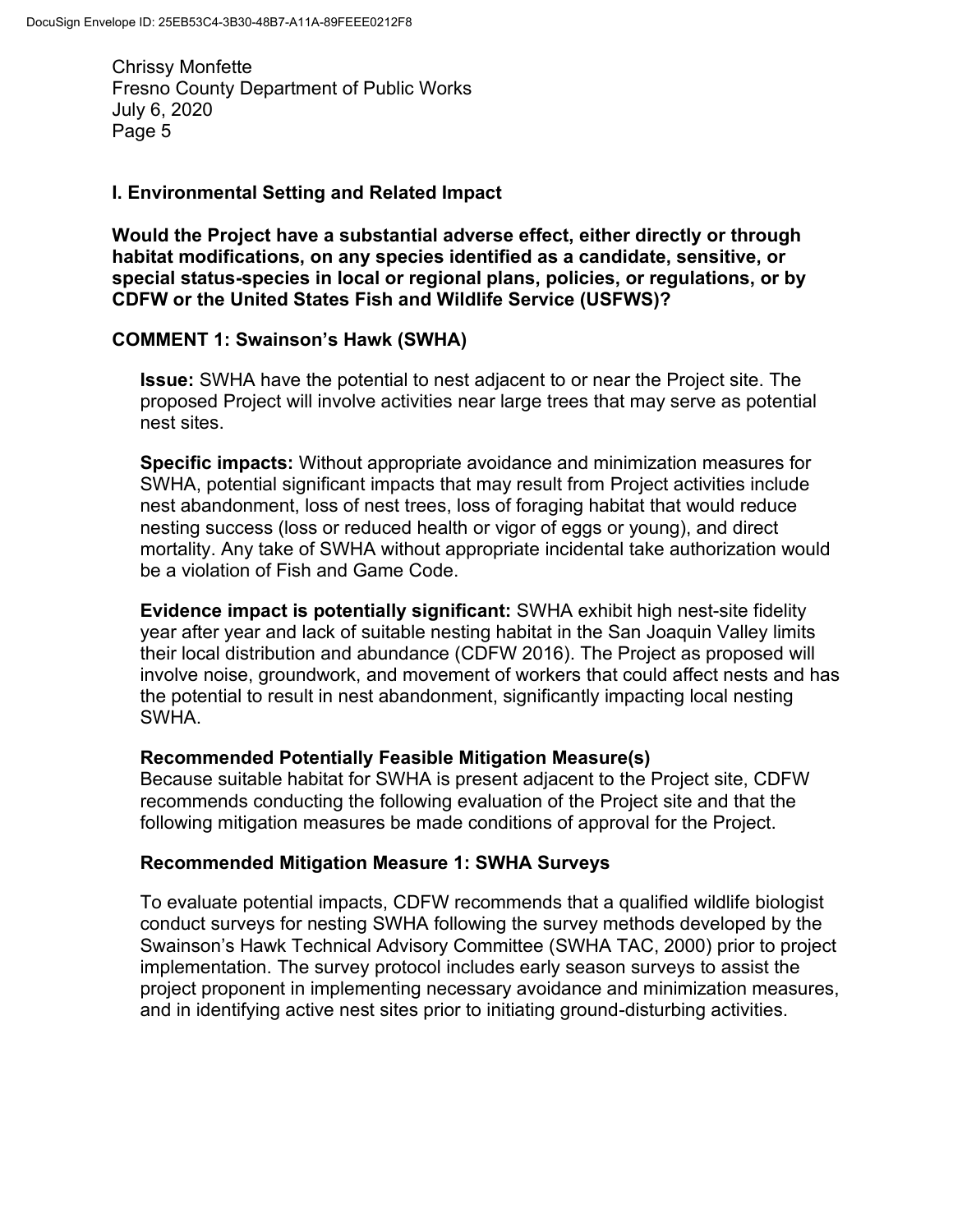### **Recommended Mitigation Measure 2: No-disturbance Buffer**

If ground-disturbing Project activities are to take place during the normal bird breeding season (March 1 through September 15), CDFW recommends that additional pre-activity surveys for active nests be conducted by a qualified biologist no more than 10 days prior to the start of Project implementation. CDFW recommends a minimum no-disturbance buffer of ½-mile be delineated around active nests until the breeding season has ended or until a qualified biologist has determined that the birds have fledged and are no longer reliant upon the nest or parental care for survival.

# **Recommended Mitigation Measure 3: SWHA Take Authorization**

CDFW recommends that in the event an active SWHA nest is detected during surveys and the  $\frac{1}{2}$ -mile no-disturbance buffer around the nest cannot feasibly be implemented, consultation with CDFW is warranted to discuss how to implement the project and avoid take. If take cannot be avoided, take authorization through the acquisition of an Incidental Take Permit (ITP), pursuant to Fish and Game Code section 2081(b) is warranted to comply with CESA.

### **COMMENT 2: California Tiger Salamander (CTS)**

**Issue:** CTS are known to occur in the Project vicinity (CDFW 2020). Excavation of any small mammal burrow within the Project site could result in take of CTS through capture, crushing as a result of burrow collapse, entombment, etc. Please be advised that any take that occurs without prior acquisition of an Incidental Take Permit (ITP) (pursuant to Fish and Game Code section 2081(b)) from CDFW would result in a violation of CESA.

**Specific Impacts:** Aerial photos show that the proposed Project site is within the vicinity of both upland and breeding habitat. Due to the proposed ground-disturbing activities, potential Project-related impacts include collapse of small mammal burrows, inadvertent entrapment, direct mortality of individuals, and displacement due to sound or vibration.

**Evidence impact would be significant:** Up to 75% of historic CTS habitat has been lost to development (Searcy et al. 2013). Loss, degradation, and fragmentation of habitat are the primary threats to CTS. Contaminants and vehicle strikes are also sources of mortality for the species (CDFW 2015a, USFWS 2017). The Project site is within the range of CTS and is adjacent to suitable habitat (i.e., aquatic breeding habitat, grasslands interspersed with burrows). CTS have been determined to be physiologically capable of dispersing up to approximately 1.5 miles from seasonally flooded wetlands (Searcy and Shaffer 2011) and have the potential to occur near the Project site (CDFW 2020). Given the presence of suitable habitat adjacent to the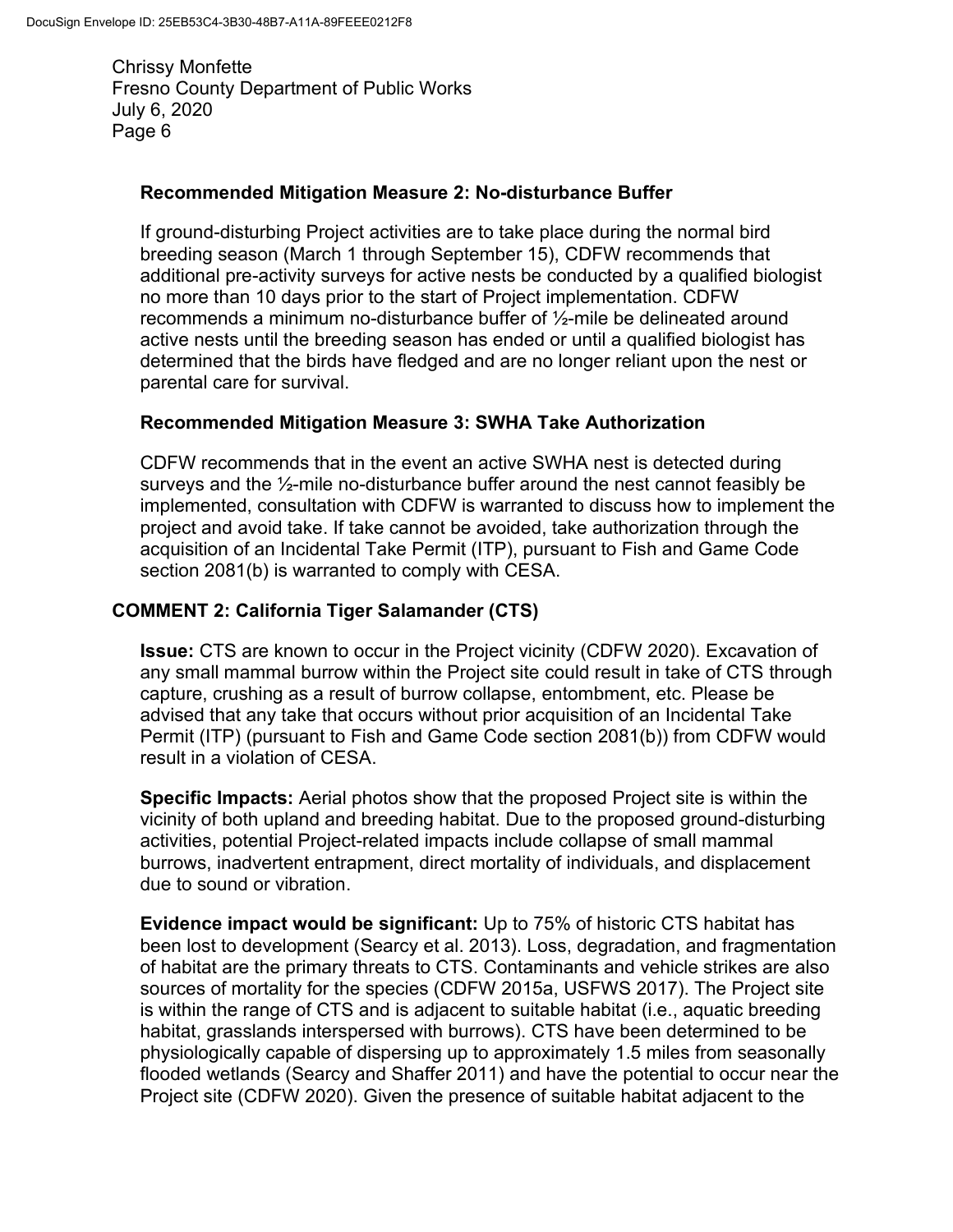Project site, Project activities have the potential to significantly impact local populations of CTS.

### **Recommended Potentially Feasible Mitigation Measure(s)**

Because suitable habitat for CTS is present near the Project site and CTS has been documented adjacent to the Project site, CDFW recommends conducting the following evaluation of the Project site and that the following mitigation measures be made conditions of approval for the Project.

# **Recommended Mitigation Measure 4: Focused CTS Protocol-level Surveys**

CTS are known to occur adjacent to the Project site (CDFW 2020). Therefore, protocol-level surveys are advised to be conducted in accordance with the USFWS' Interim Guidance document (USFWS 2003). CDFW advises that the survey include a 100-foot buffer around the Project area in all areas of wetland and upland habitat that could support CTS. CDFW recommends that survey findings be submitted for review. In order for a negative finding for CTS to be accepted, CDFW must make a determination on whether there has been sufficient rainfall to accept negative finding results. In addition, acceptance of a negative finding for CTS requires protocol-level surveys for two consecutive wet seasons.

# **Recommended Mitigation Measure 5: CTS Avoidance**

CDFW recommends that a minimum 50-foot no-disturbance buffer be delineated around all small mammal burrows within and/or adjacent to the Project construction footprint and occupied breeding pools within and/or adjacent to the Project site footprint. CDFW also recommends avoiding any impacts that could alter the hydrology or result in sedimentation of breeding pools. If avoidance is not feasible, consultation with CDFW is warranted to determine if the Project can avoid take.

# **Recommended Mitigation Measure 6: CTS Take Authorization**

If through surveys it is determined that CTS are occupying or have the potential to occupy the Project site and take cannot be avoided, acquisition of take authorization would be warranted prior to initiating ground-disturbing activities. Take authorization would occur through issuance of an ITP by CDFW, pursuant to Fish and Game Code section 2081(b). Alternatively, in the absence of protocol surveys, the applicant can assume presence of CTS within the Project site and obtain an ITP from CDFW. Due to known CTS occurrences adjacent to the Project site, CDFW recommends that an ITP will be pursued.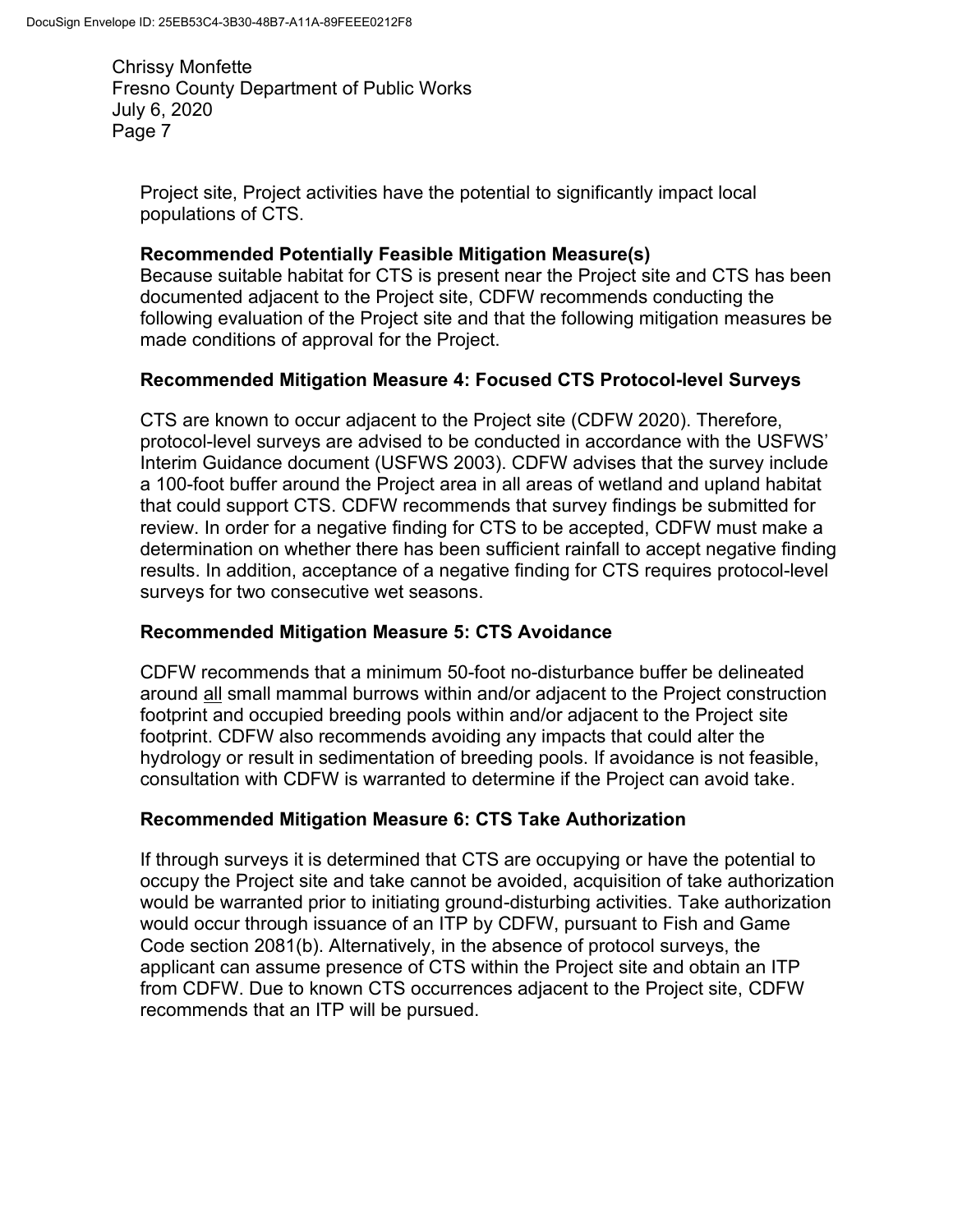### **COMMENT 3: Tricolored Blackbird (TRBL)**

**Issue:** TRBL have the potential to occur near the Project site. Review of aerial imagery indicates that the Project site is near dense low vegetation fields that may serve as nest colony sites.

**Specific impact:** Without appropriate avoidance and minimization measures for TRBL, potential significant impacts include nest and/or colony abandonment, reduced reproductive success, and reduced health and vigor of eggs and/or young.

**Evidence impact would be significant:** TRBL aggregate and nest colonially, forming colonies of up to 100,000 nests (Meese et al. 2014). Approximately 86% of the global population is found in the San Joaquin Valley (Kelsey 2008, Weintraub et al. 2016). Increasingly, TRBL are forming larger colonies that contain progressively larger proportions of the species' total population (Kelsey 2008). In 2008, for example, 55% of the species' global population nested in only two colonies, which were located in silage fields (Kelsey 2008). In 2017, approximately 30,000 TRBL were distributed among only 16 colonies in Merced County (Meese 2017). Nesting can occur synchronously, with all eggs laid within one week (Orians 1961). For these reasons, depending on timing, disturbance to nesting colonies can cause abandonment, significantly impacting TRBL populations (Meese et al. 2014).

#### **Recommended Potentially Feasible Mitigation Measure(s)**

To evaluate potential Project-related impacts to TRBL, CDFW recommends conducting the following evaluation of the Project site and that the following mitigation measures be made conditions of approval for the Project.

#### **Recommended Mitigation Measure 7: TRBL Habitat Assessment**

CDFW recommends that a qualified biologist conduct a habitat assessment adjacent to the Project site in advance of Project implementation, to determine if the Project site or its vicinity contains suitable habitat for TRBL.

#### **Recommended Mitigation Measure 8: TRBL Surveys**

CDFW recommends that Project activities be timed to avoid the typical bird breeding season (February 1 through September 15). However, if Project activities must take place during that time, CDFW recommends that a qualified wildlife biologist conduct surveys for nesting TRBL, within a minimum 500-foot buffer from the Project site, no more than 10 days prior to the start of implementation to evaluate presence/absence of TRBL nesting colonies in proximity to Project activities and to evaluate potential Project-related impacts.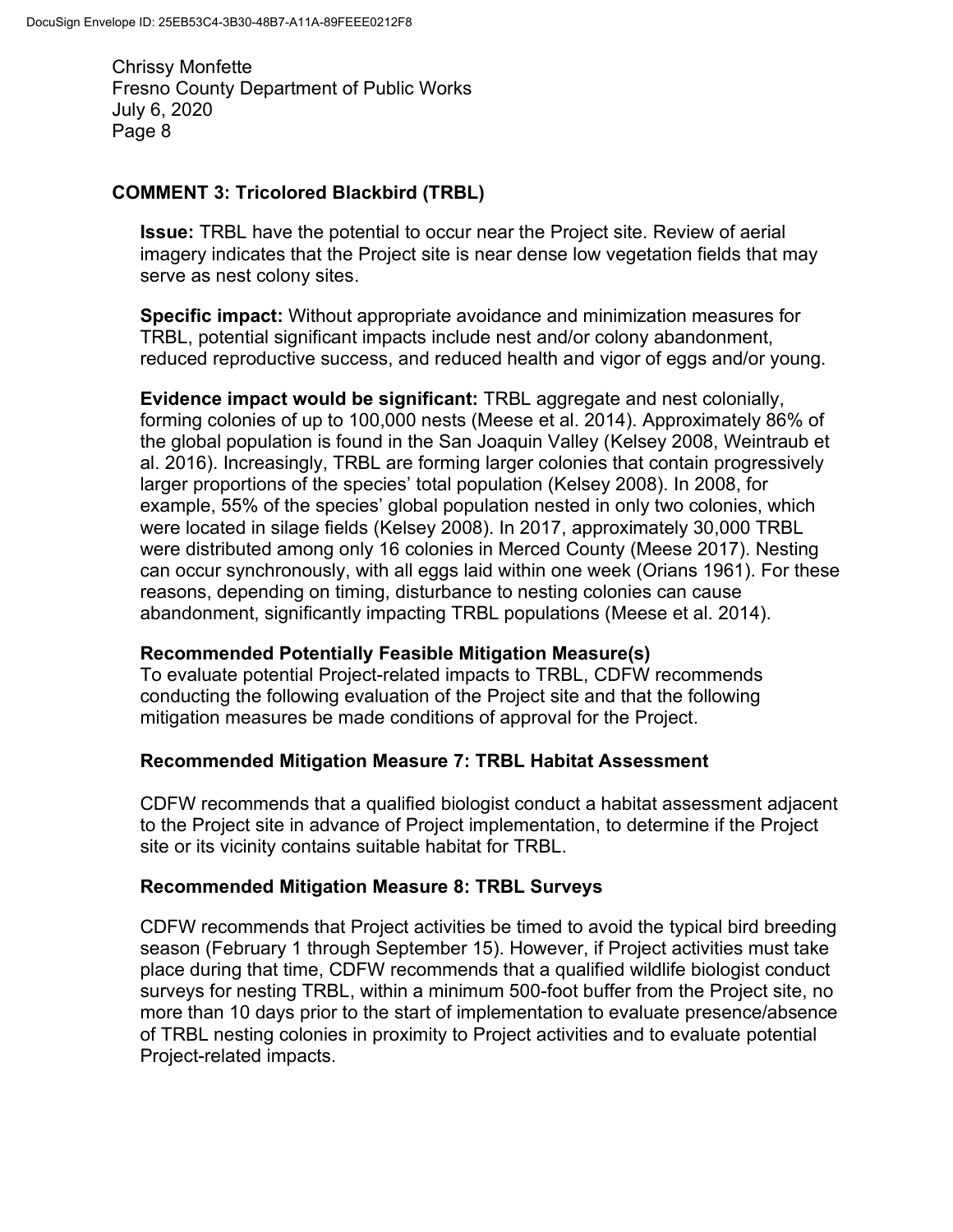### **Recommended Mitigation Measure 9: TRBL Avoidance**

If an active TRBL nesting colony is found during pre-activity surveys, CDFW recommends implementation of a minimum 300-foot no-disturbance buffer in accordance with CDFW's "Staff Guidance Regarding Avoidance of Impacts to Tricolored Blackbird Breeding Colonies on Agricultural Fields in 2015" (CDFW 2015b). CDFW advises that this buffer remain in place until the breeding season has ended or until a qualified biologist has determined that nesting has ceased, the birds have fledged, and are no longer reliant upon the colony or parental care for survival. It is important to note that TRBL colonies can expand over time and for this reason, the colony may need to be reassessed to determine the extent of the breeding colony within 10 days prior to Project initiation.

### **Recommended Mitigation Measure 10: TRBL Take Authorization**

In the event that a TRBL nesting colony is detected during surveys, consultation with CDFW is warranted to discuss how to implement the Project and avoid take, or if avoidance is not feasible, to acquire an ITP, pursuant to Fish and Game Code Section 2081(b), prior to any ground-disturbing activities.

### **COMMENT 4: Fully Protected Raptors**

**Issue:** The State fully protected white-tailed kite and the State endangered and fully protected bald eagle have the potential to nest and/or forage adjacent to the Project site. Without appropriate mitigation measures, Project activities conducted within occupied territories have the potential to significantly impact these species.

**Specific Impacts:** Potentially significant impacts that may result from Project activities include nest abandonment, loss of nest trees, and/or loss of foraging habitat that would reduce nesting success (loss or reduced health or vigor of eggs or young), and direct mortality.

**Evidence impact would be significant:** The Project will involve noise, groundwork, and movement of workers that may occur directly adjacent to large trees and other features with potential to serve as nest sites have the potential to significantly impact fully protected raptor populations.

#### **Recommended Potentially Feasible Mitigation Measure(s)**

To evaluate potential impacts to fully protected raptors, CDFW recommends conducting the following evaluation of the Project site and that the following mitigation measures be made conditions of approval for the Project.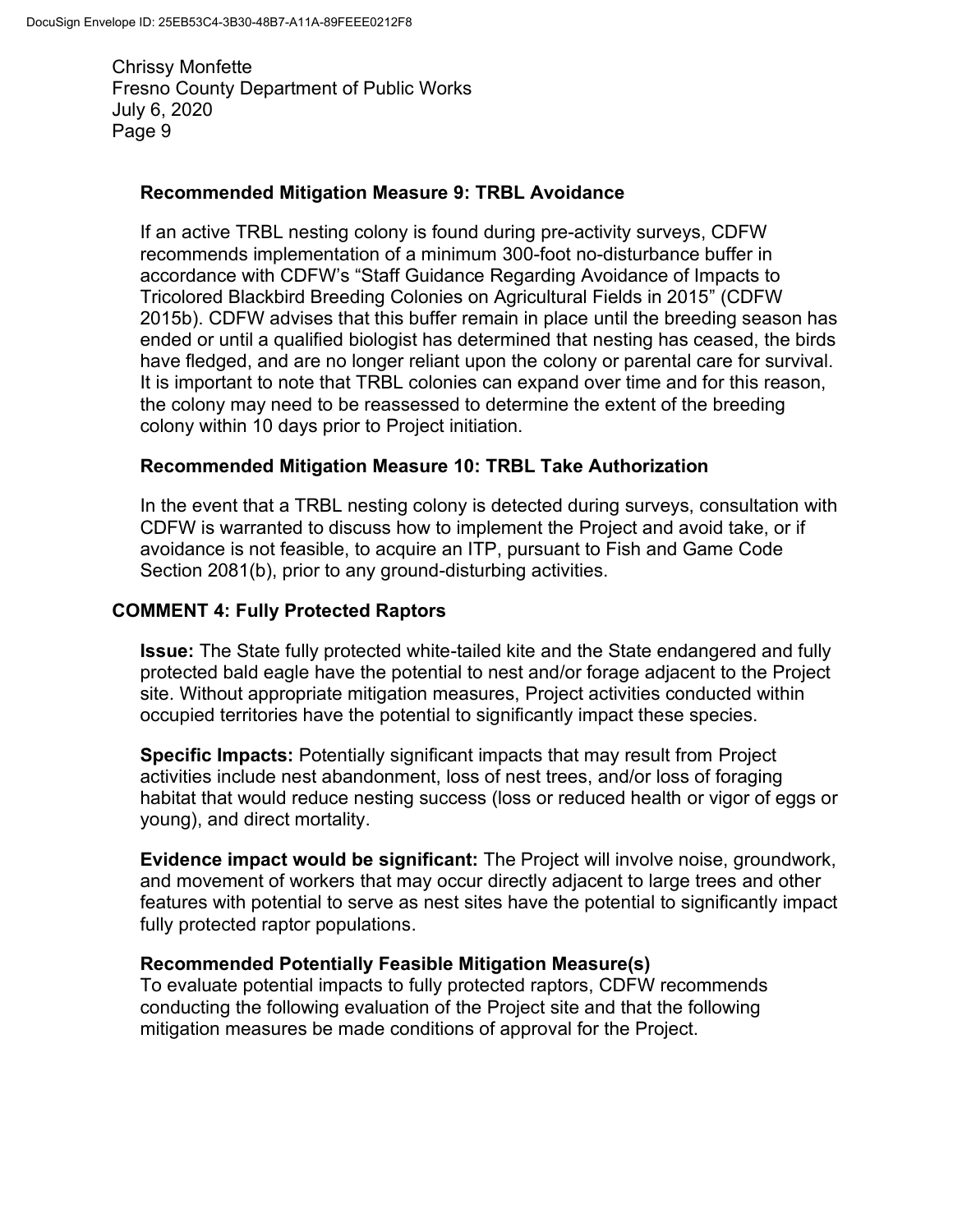# **Recommended Mitigation Measure 11: Fully Protected Raptor Habitat Assessment**

CDFW recommends that a qualified biologist conduct a habitat assessment in advance of Project implementation, to determine if the Project site or its vicinity (within ½ mile) contains suitable habitat for fully protected raptors.

# **Recommended Mitigation Measure 12: Fully Protected Raptor Surveys**

CDFW recommends that focused surveys be conducted by experienced biologists at the Project site prior to Project implementation. To avoid impacts to these species, CDFW recommends conducting these surveys in accordance with protocols developed by CDFW (CDFG 2010). If Project activities are to take place during the typical bird breeding season (February 1 through September 15), CDFW recommends that additional pre-activity surveys for active nests be conducted by a qualified biologist no more than 10 days prior to the start of Project activity.

# **Recommended Mitigation Measure 13: Fully Protected Raptor Avoidance**

In the event a fully protected raptor species is found within  $\frac{1}{2}$  mile of the Project site, implementation of avoidance measures is warranted. CDFW recommends that a qualified wildlife biologist be on-site during all Project-related activities and that a  $\frac{1}{2}$ -mile no-disturbance buffer be implemented. If the  $\frac{1}{2}$ -mile no-disturbance buffer cannot feasibly be implemented, contacting CDFW for assistance with additional avoidance measures is recommended. Fully addressing potential impacts to fully protected raptor species and requiring measurable and enforceable mitigation in the EIR is recommended.

# **COMMENT 5: Burrowing Owl (BUOW)**

**Issue:** BUOW may occur near the Project site (CDFW 2020). BUOW inhabit open grassland or adjacent canal banks, ROWs, vacant lots, etc., containing small mammal burrows, a requisite habitat feature used by BUOW for nesting and cover. Habitat adjacent to the Project site supports grassland habitat.

**Specific impact:** Potentially significant direct impacts associated with subsequent activities and development include burrow collapse, inadvertent entrapment, nest abandonment, reduced reproductive success, reduction in health and vigor of eggs and/or young, and direct mortality of individuals.

**Evidence impact is potentially significant:** BUOW rely on burrow habitat year-round for their survival and reproduction. Habitat loss and degradation are considered the greatest threats to BUOW in California's Central Valley (Gervais et al. 2008). The Project site contains and is bordered by some of the only remaining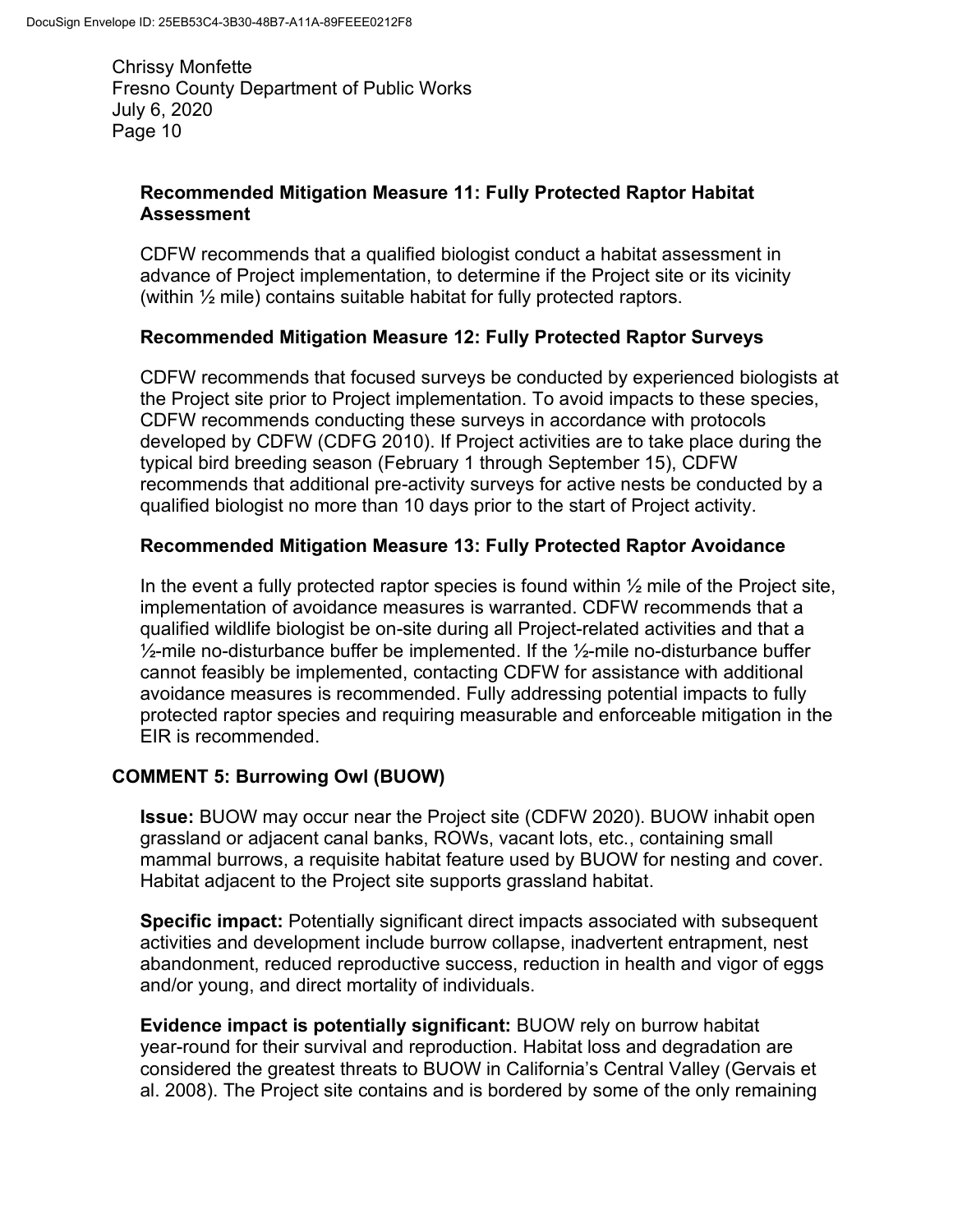undeveloped land in the vicinity, which is otherwise intensively managed for agriculture or housing developments. Therefore, subsequent ground-disturbing activities associated with Project approval have the potential to significantly impact local BUOW populations. In addition, and as described in CDFW's "Staff Report on Burrowing Owl Mitigation" (CDFG 2012), excluding and/or evicting BUOW from their burrows is considered a potentially significant impact under CEQA.

### **Recommended Potentially Feasible Mitigation Measure(s)**

To evaluate potential impacts to BUOW, CDFW recommends conducting the following evaluation of the Project site and that the following mitigation measures be made conditions of approval for the Project.

#### **Recommended Mitigation Measure 14: BUOW Surveys**

CDFW recommends assessing presence/absence of BUOW by having a qualified biologist conduct surveys following the California Burrowing Owl Consortium's (CBOC) "Burrowing Owl Survey Protocol and Mitigation Guidelines" (CBOC 1993) and CDFW's "Staff Report on Burrowing Owl Mitigation" (CDFG 2012). Specifically, CBOC and CDFW's Staff Report suggest three or more surveillance surveys conducted during daylight with each visit occurring at least three weeks apart during the peak breeding season (April 15 to July 15), when BUOW are most detectable.

#### **Recommended Mitigation Measure 15: BUOW Avoidance**

CDFW recommends no-disturbance buffers, as outlined in the "Staff Report on Burrowing Owl Mitigation" (CDFG 2012), be implemented prior to and during any ground-disturbing activities. Specifically, CDFW's Staff Report recommends that impacts to occupied burrows be avoided in accordance with the following table unless a qualified biologist approved by CDFW verifies through non-invasive methods that either: 1) the birds have not begun egg laying and incubation; or 2) that juveniles from the occupied burrows are foraging independently and are capable of independent survival.

| Location      | Time of Year   | Level of Disturbance |       |       |
|---------------|----------------|----------------------|-------|-------|
|               |                | Low                  | Med   | High  |
| Nesting sites | April 1-Aug 15 | $200 \; \text{m}^*$  | 500 m | 500 m |
| Nesting sites | Aug 16-Oct 15  | 200 m                | 200 m | 500 m |
| Nesting sites | Oct 16-Mar 31  | 50 m                 | 100 m | 500 m |

 $*$  meters  $(m)$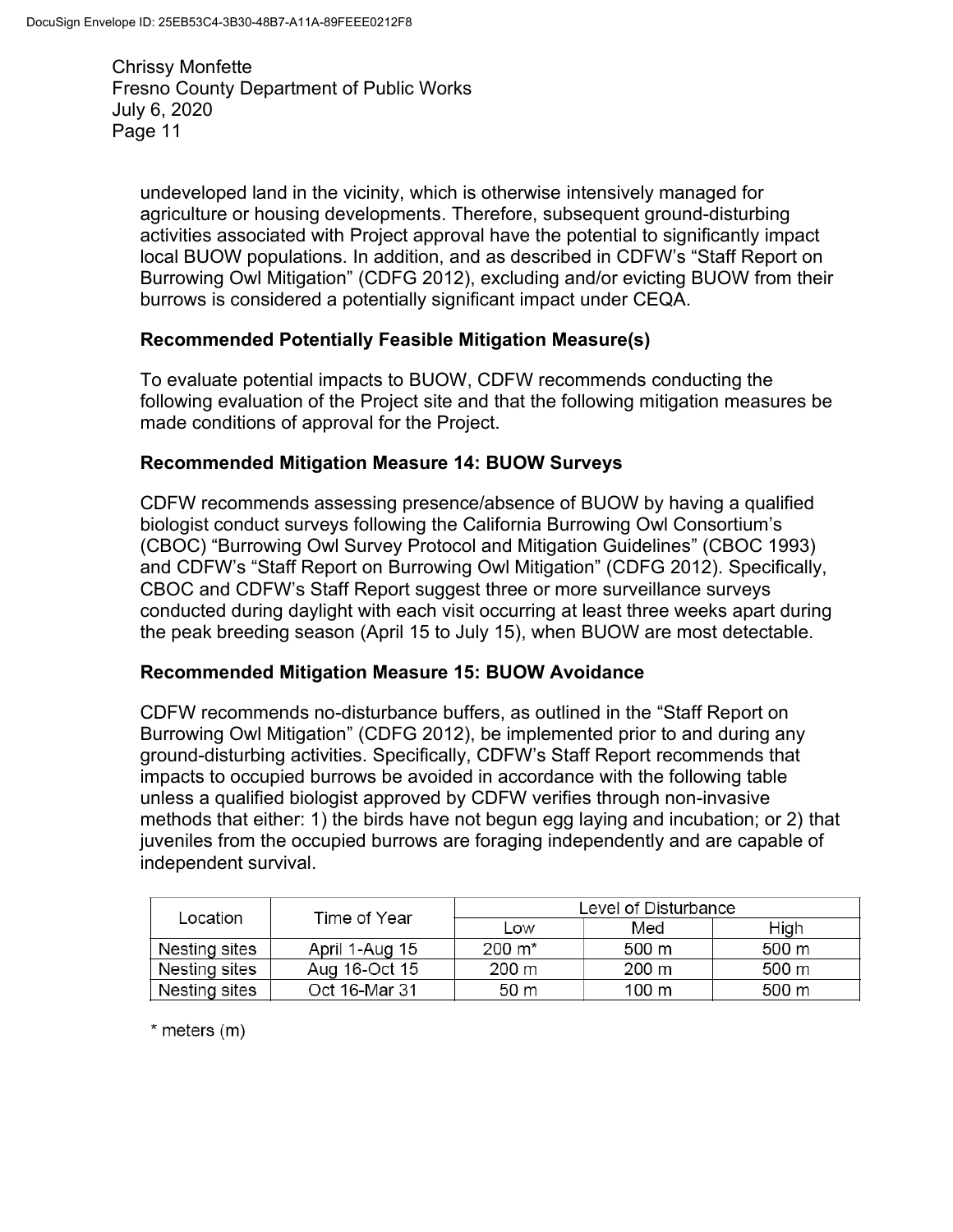### **Recommended Mitigation Measure 16: BUOW Passive Relocation and Mitigation**

If BUOW are found within these recommended buffers and avoidance is not possible, it is important to note that according to the Staff Report (CDFG 2012), exclusion is not a take avoidance, minimization, or mitigation method and is considered a potentially significant impact under CEQA. However, if necessary, CDFW recommends that burrow exclusion be conducted by qualified biologists and only during the non-breeding season, before breeding behavior is exhibited and after the burrow is confirmed empty through non-invasive methods, such as surveillance. CDFW recommends replacement of occupied burrows with artificial burrows at a ratio of one burrow collapsed to one artificial burrow constructed (1:1) as mitigation for the potentially significant impact of evicting BUOW. BUOW may attempt to colonize or re-colonize an area that will be impacted; thus, CDFW recommends ongoing surveillance, at a rate that is sufficient to detect BUOW if they return.

# **COMMENT 6: Western Pond Turtle (WPT)**

**Issue:** WPT have the potential to occur adjacent to the Project site. WPT are known to nest in the spring or early summer within 100 meters of a water body, although nest sites as far away as 500 meter have also been reported (Thomson et al. 2016).

**Specific impact:** Without appropriate avoidance and minimization measures for WPT, potentially significant impacts associated with Project activities could include nest reduction, inadvertent entrapment, reduced reproductive success, reduction in health or vigor of eggs and/or young, and direct mortality.

**Evidence impact is potentially significant:** The Project involves ground-disturbing activities adjacent to the San Joaquin River. Additionally, noise, vegetation removal, movement of workers, and ground disturbance as a result of Project activities have the potential to significantly impact WPT populations.

#### **Recommended Potentially Feasible Mitigation Measure(s)**

To evaluate potential impacts to WPT, CDFW recommends conducting the following evaluation of the Project site and that the following mitigation measures be made conditions of approval for the Project.

#### **Recommended Mitigation Measure 17: WPT Surveys**

CDFW recommends that a qualified biologist conduct focused surveys for WPT no more than ten days prior to Project implementation. In addition, CDFW recommends that focused surveys for nests occur during the egg-laying season (March through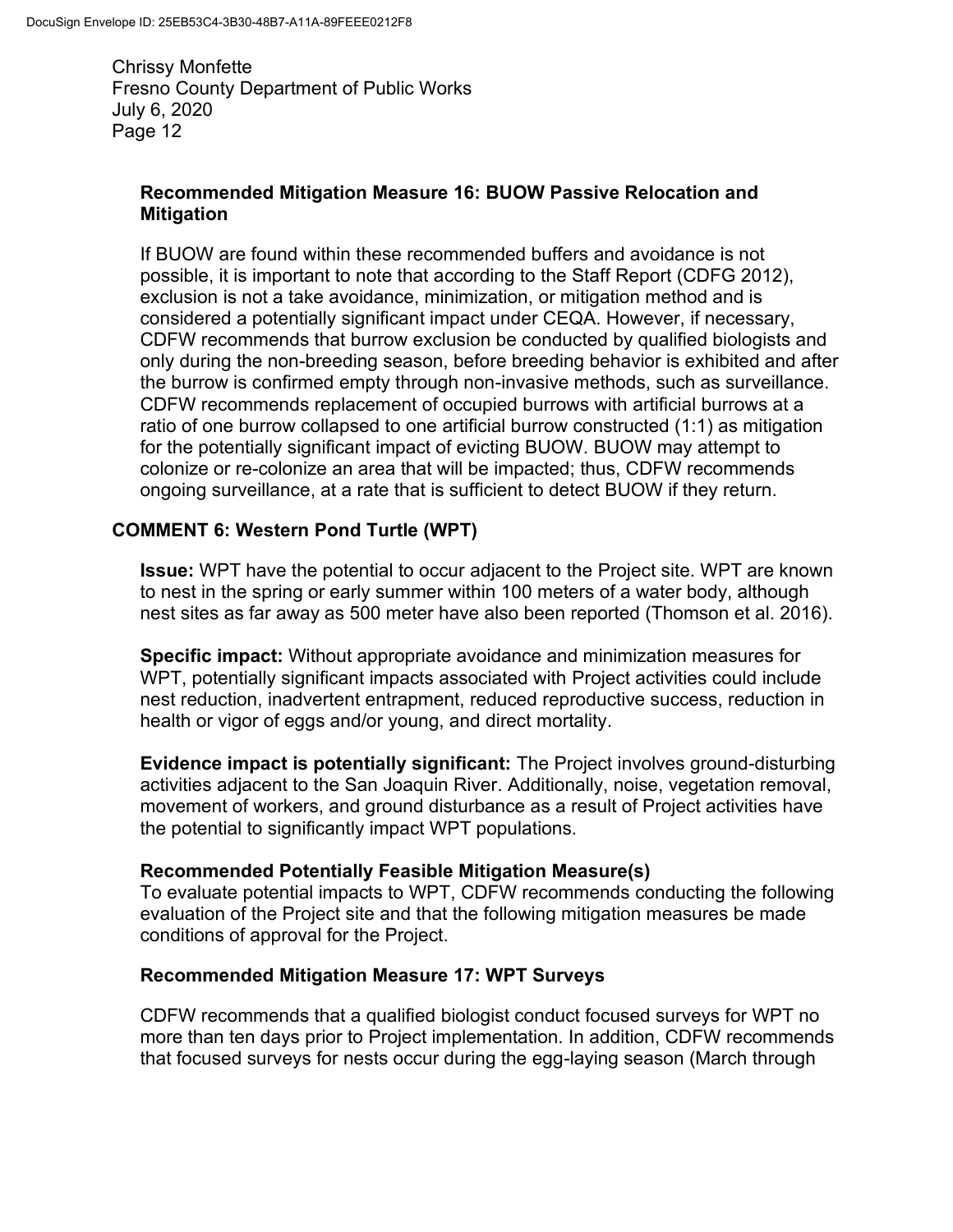August) and that any nests discovered remain undisturbed until the eggs have hatched.

#### **Would the Project have a substantial adverse effect on any riparian habitat or other sensitive natural community identified in local or regional plans, policies, regulations, or by CDFW or USFWS?**

### **COMMENT 7: San Joaquin River and Riparian Impacts**

**Issue**: The Project involves work activities, including blasting, adjacent to the San Joaquin River and other waterways that may feed into it. These activities have the potential to remove riparian habitat, impact Chinook salmon, and disrupt San Joaquin river hydrology.

**Specific impact:** Potential direct impacts to riparian vegetation include removal either prior to or during blasting and/or construction activity or change subsurface flows between the San Joaquin River and the Project site and alter the hydrology of the river, adjacent floodplain areas, and nearby tributaries. Indirect impacts could occur as a result of blasted material becoming projectiles that hit riparian vegetative features causing breakage or other damage, or by fine materials and dust settling on riparian vegetation. Sound or vibration from blasting activities have the potential to disturb or displace fish and wildlife species relying on the San Joaquin River and its associated riparian habitat.

#### **Evidence impact is potentially significant:**

Riparian and associated floodplain and wetland areas along the San Joaquin River and its tributaries are valuable for their ecosystem processes such as protecting water quality by filtering pollutants and transforming nutrients; stabilizing stream banks to prevent erosion and sedimentation/siltation; and dissipating flow energy during flood conditions, thereby spreading the volume of surface water, reducing peak flows downstream, and increasing the duration of low flows by slowly releasing stored water into the channel through subsurface flow. The river and riparian vegetation in the Project area provide potential habitat for many species, including those with special status. In addition, dust creation from Project activities could settle on plant material in riparian habitats on site or off site and affect processes such as respiration, photosynthesis, pollination, and seed set.

#### **Recommended Potentially Feasible Mitigation Measure(s)**

CDFW recommend implementing the following mitigation measures.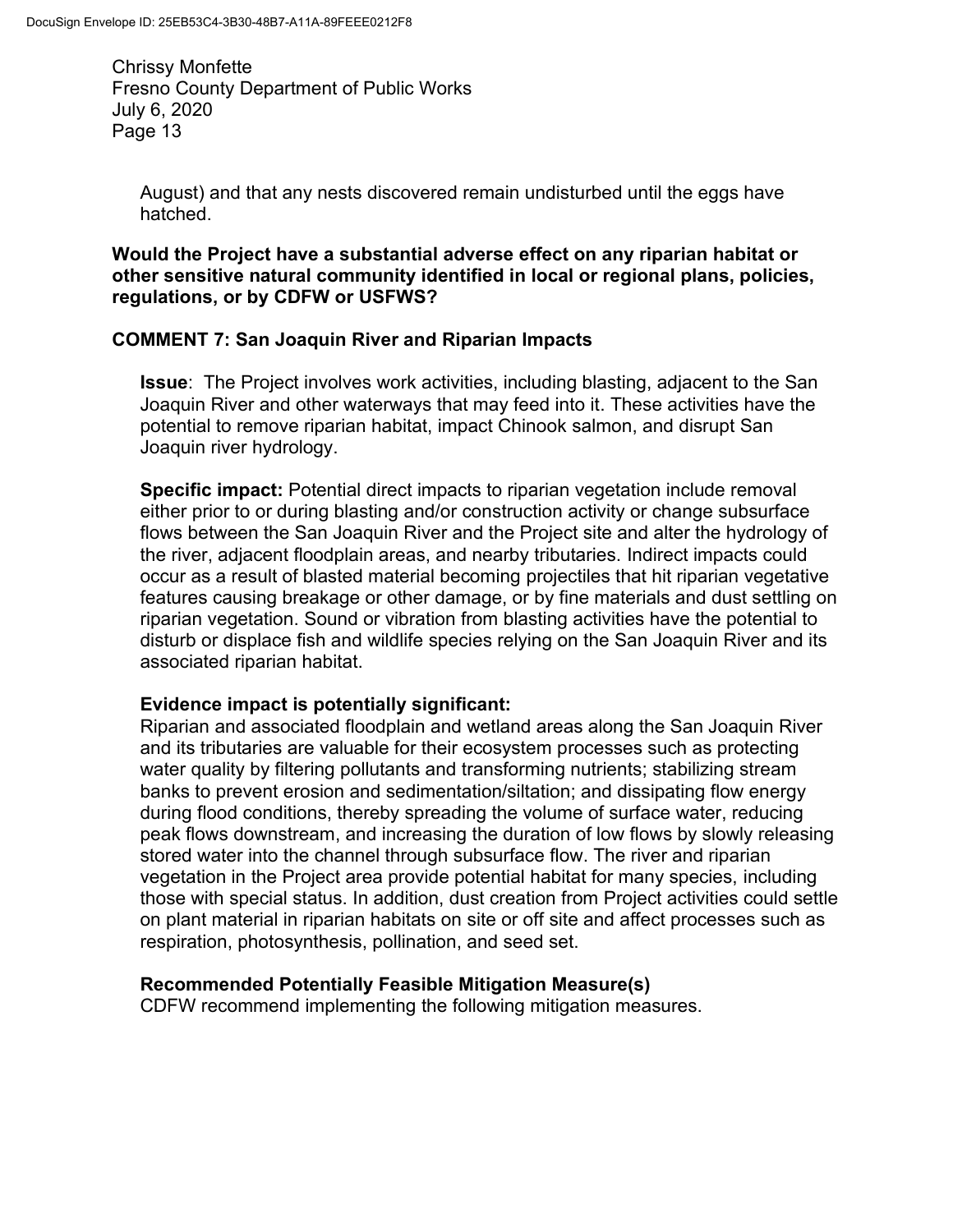### **Recommended Mitigation Measure 18: Riparian Habitat Assessment**

CDFW recommends that the riparian habitats of the San Joaquin River and any offsite streams potentially impacted by the Project, including habitat within the blasting radii, be described to establish the baseline condition. CDFW also recommends that the potential direct and indirect impacts to riparian habitat be analyzed according to each Project activity.

### **Recommended Mitigation Measure 19: Geology Habitat**

CDFW recommends that a qualified engineering geologist evaluate the geology at and surrounding the Project site and the subsurface flow between the Project site, the San Joaquin River, and any tributaries be analyzed, quantified, and fully discussed to establish the baseline conditions. CDFW also recommends that the potential direct and indirect impacts to the geology and subsurface flow between the Project site and the San Joaquin River and its tributaries be analyzed according to each Project activity. CDFW recommends that related direct and indirect impacts to fish and wildlife species as result of any changes also be analyzed according to each Project activity.

### **Recommended Mitigation Measure 20: Riparian Vegetation Avoidance and Replacement**

If Project activities will occur in the riparian environment, CDFW recommends avoidance of tree and shrub removal whenever possible. If Project activities cannot avoid the riparian environment, CDFW recommends preparation of a revegetation plan that incorporates native tree and shrub plantings within the San Joaquin River Restoration Area to replace removed vegetation.

# **COMMENT 8: Spring- and Fall-Run Chinook Salmon**

**Issue:** Activities such as vegetation removal within the riparian zone, landscaping, access roads, etc., could impact the San Joaquin River and adjacent riparian habitat, especially in areas that are seasonally flooded away from the main stem of the river. These floodplain areas provide seasonal habitat for rearing and holding of juvenile spring- and fall-run Chinook salmon and are potential breeding habitat for spring- and fall-run Chinook salmon.

**Specific impact:** Without appropriate avoidance and minimization measures, potential impacts to Chinook salmon include disrupted spawning behavior, reduced reproductive success, and inability to reproduce.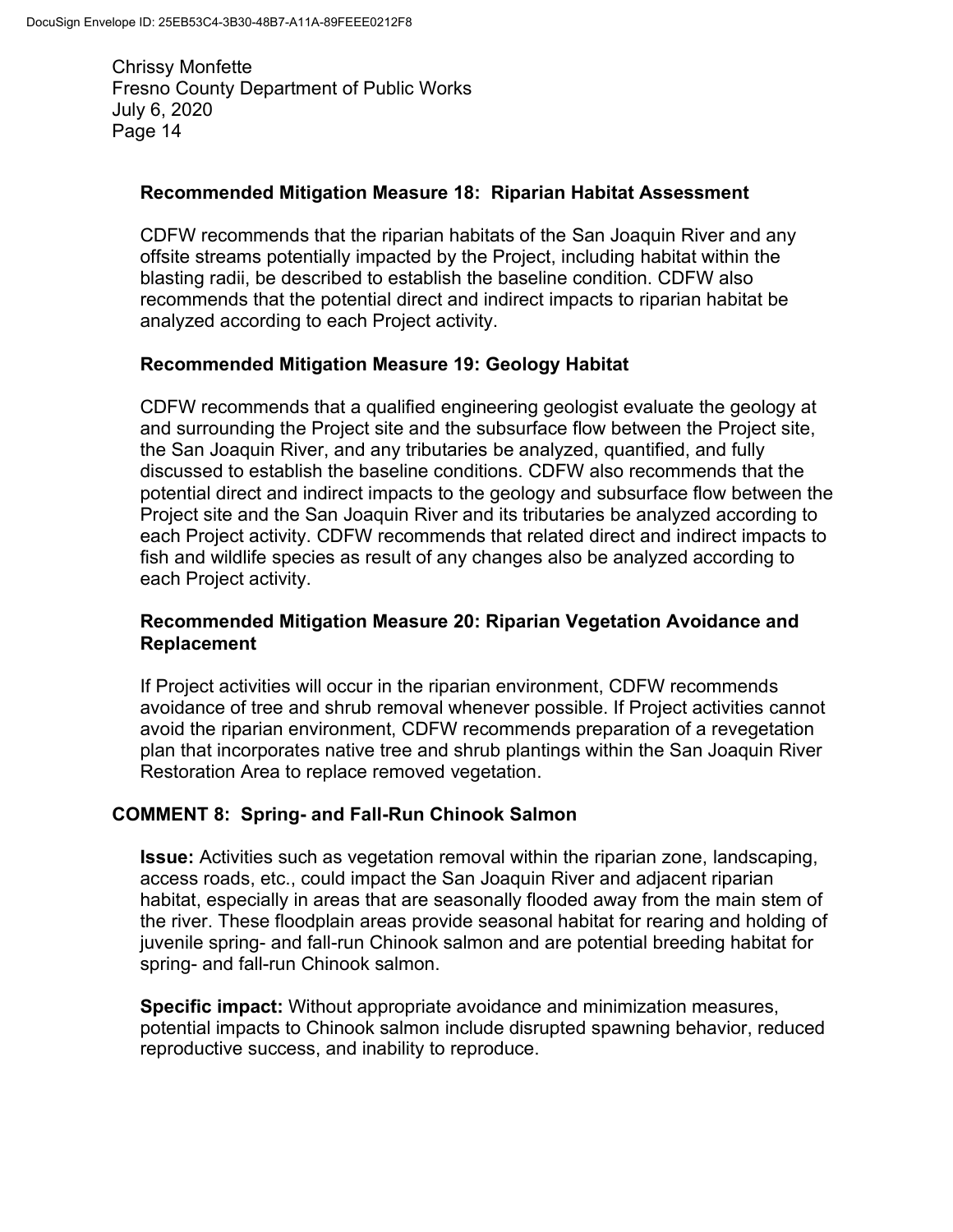**Evidence impact would be significant:** The Project area contains a part of the San Joaquin River; ground-disturbing activities or in-water work have the potential to impact salmon. Spring-run Chinook salmon are believed to have been the more abundant run and once spawned as high in the watershed as Mammoth Pool, the San Joaquin River represents the southernmost extent of the spring-run Chinook salmon geographic range and was once the largest such population in California (SJRRP 2018).

### **Recommended Potentially Feasible Mitigation Measure(s)**

To evaluate potential impacts to Chinook salmon associated with the Project, CDFW recommends conducting the following evaluation of Project sites, incorporating the following mitigation measures for this Project, and that these measures be made conditions of approval for the Project.

### **Recommended Mitigation Measure 21: Chinook Salmon Habitat Avoidance**

CDFW recommends Project activities avoid work in water and floodplains whenever possible, conduct Project activities during less critical times of the year (late June through August), and avoid spawning riffles or holding pools.

### **Recommended Mitigation Measure 22: Chinook Salmon Habitat Mitigation**

If Project activities will occur in the Floodplain, CDFW advises consultation with us to determine how to minimize and mitigate impacts to juvenile salmon utilization.

# **COMMENT 9: Impacts to Adjacent State Protected Lands**

Issue: The Willow Unit of CDFW's San Joaquin River Ecological Reserve (SJRER) surrounds the current Cemex batch plant on three sides (the fourth side being Friant Road). The Willow Unit was acquired with State Bond Funds, for the intended purpose of perpetual protection of riparian habitat and associated wildlife. The Willow Unit supports high quality riparian habitat for both nesting and migratory bird species. While the existing batch plant was present at the time of CDFW's acquisition of the Willow Unit, the proposed Project will result in significant impacts (noise, traffic, hydrology, etc.) beyond baseline conditions. We are concerned with potential Project-related impacts to riparian habitat and associated wildlife on these adjacent properties, specifically impacts associated with noise, traffic, and blasting. In addition, deep mining activities could severely impact the underlying hydrology on which the San Joaquin River riparian vegetation depends. We recommend that the DEIR prepared for the project evaluate these specific impacts and include appropriate avoidance, minimization, and mitigation measures.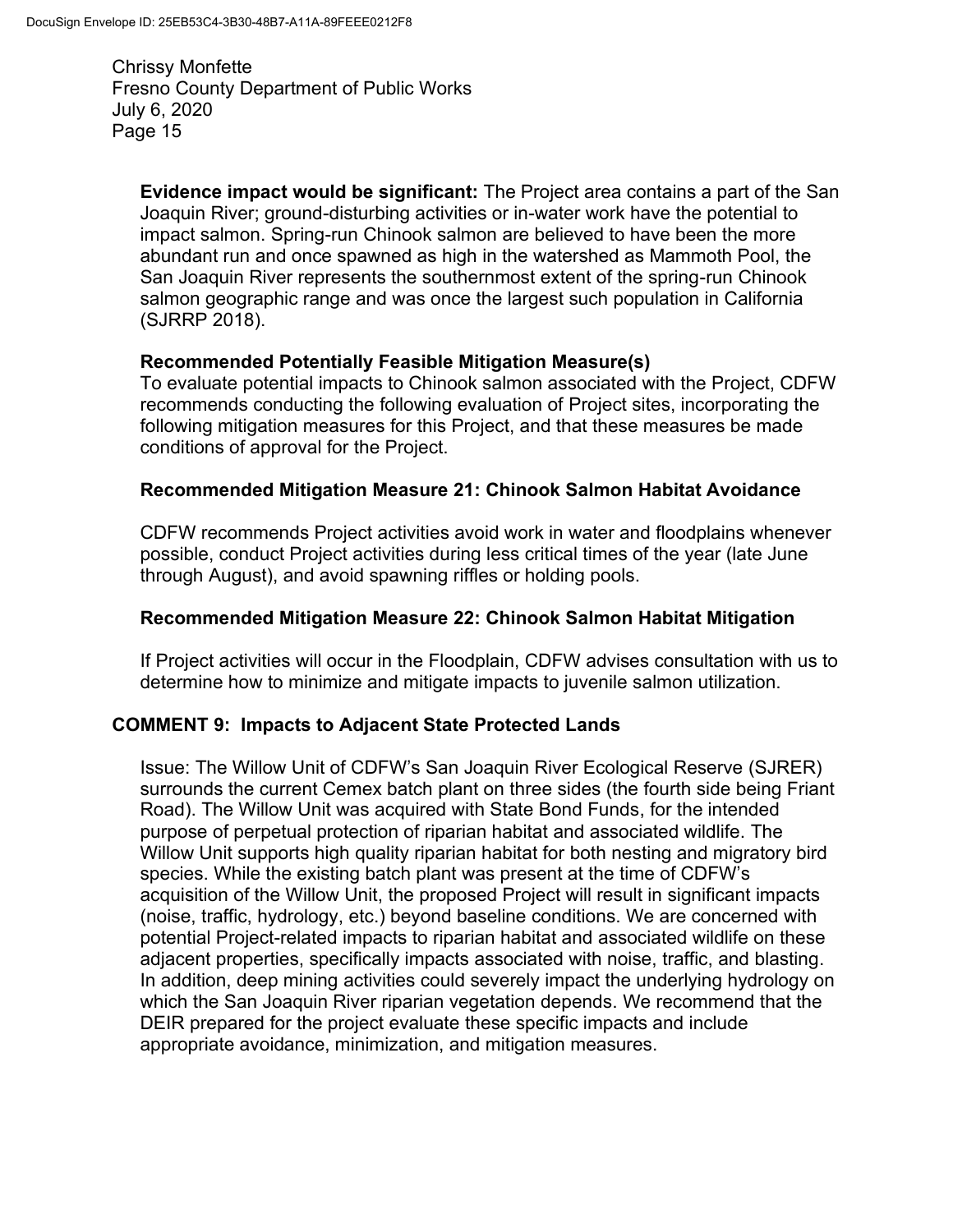Lastly, a portion of the existing batch plant impact acreage is on property owned by the State of California (both CDFW and the San Joaquin River Conservancy). This encroachment outside of lands now owned by Cemex was a condition present at the time of CDFW's acquisition of the Willow Unit from the Ball Family. However, the condition was to be remedied within a certain timeframe of purchase but the intended retraction and restoration of the State-owned acreage never occurred. Cemex and CDFW have had preliminary discussions about this issue, which could be resolved with a property exchange and parcel boundary adjustment, but final resolution will be needed prior to any expanded activities at the batch plant.

#### **II. Editorial Comments and/or Suggestions**

**Lake or Streambed Alteration:** The Project contains activities that may result in the Project site being subject to CDFW's regulatory authority pursuant Fish and Game Code section 1600 et seq. Fish and Game Code section 1602 requires an entity to notify CDFW prior to commencing any activity that may (a) substantially divert or obstruct the natural flow of any river, stream, or lake; (b) substantially change or use any material from the bed, bank, or channel of any river, stream, or lake; or (c) deposit debris, waste or other materials that could pass into any river, stream, or lake. "Any river, stream, or lake" includes those that are ephemeral or intermittent, such as the unnamed stream within the Project site, as well as those that are perennial in nature.

For additional information on notification requirements, please contact our staff in the Lake and Streambed Alteration Program at (559) 243-4593. It is important to note, CDFW is required to comply with CEQA, as a Responsible Agency, when issuing a Lake or Streambed Alteration Agreement (LSAA). If inadequate, or no environmental review, has occurred, for the Project activities that are subject to notification under Fish and Game Code section 1602, CDFW will not be able to issue the Final LSAA until CEQA analysis for the project is complete. This may lead to considerable Project delays.

**Nesting Birds:** The Project is adjacent to habitat that provide nesting habitat for birds. CDFW encourages that Project implementation occur during the bird non-nesting season. However, if ground-disturbing or vegetation-disturbing activities must occur during the breeding season (February through mid-September), the Project applicant is responsible for ensuring that implementation of the Project does not result in violation of the Migratory Bird Treaty Act or relevant Fish and Game Codes as referenced above.

To evaluate Project-related impacts on nesting birds, CDFW recommends that a qualified wildlife biologist conduct pre-activity surveys for active nests no more than 10 days prior to the start of ground or vegetation disturbance to maximize the probability that nests that could potentially be impacted are detected. CDFW also recommends that surveys cover a sufficient area around the Project site to identify nests and determine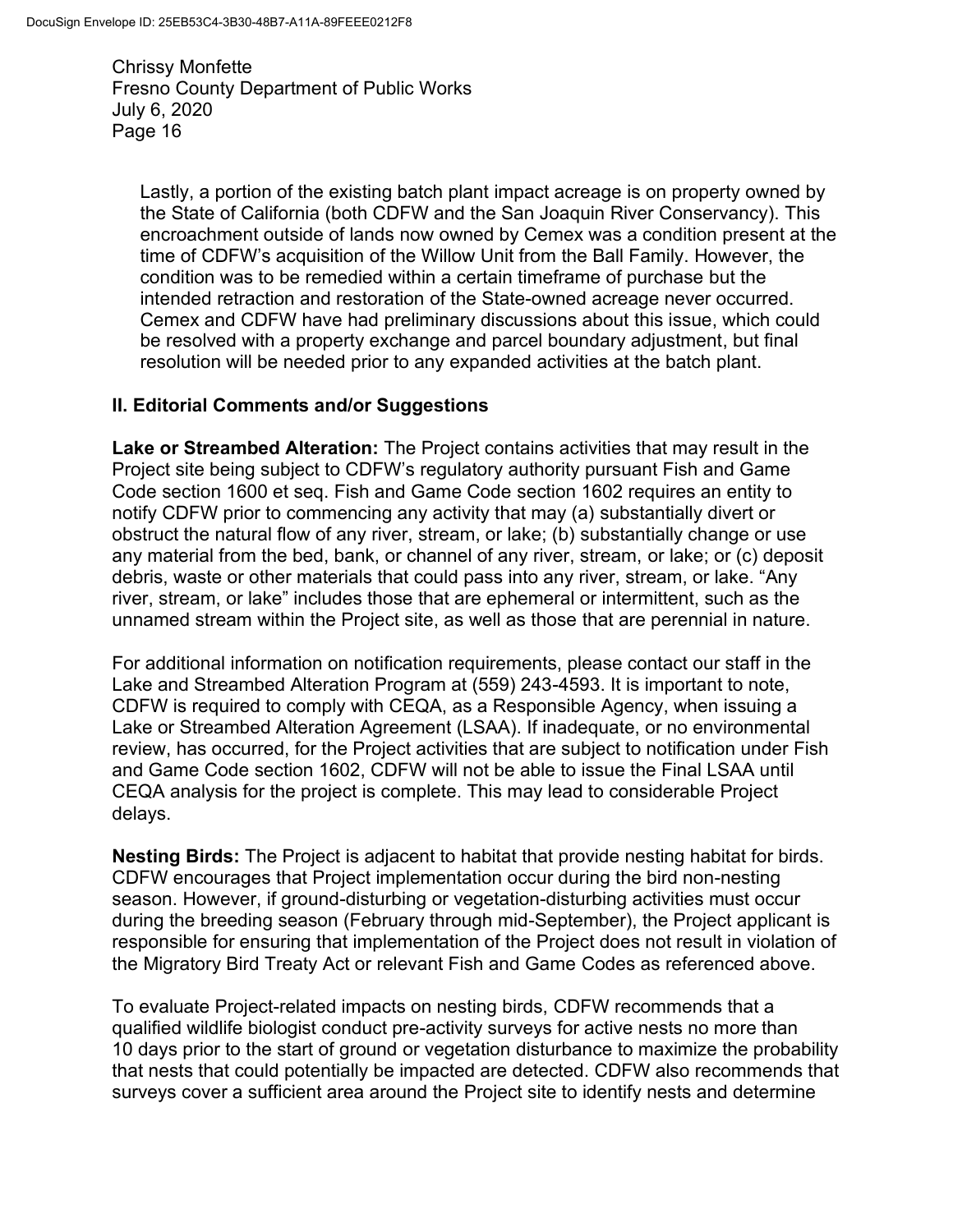their status. A sufficient area means any area potentially affected by the Project. Prior to initiation of Project activities, CDFW recommends that a qualified biologist conduct a survey to establish a behavioral baseline of all identified nests. Once Project activities begins, CDFW recommends having a qualified biologist continuously monitor nests to detect behavioral changes resulting from the Project. If behavioral changes occur, CDFW recommends halting the work causing that change and consulting with CDFW for additional avoidance and minimization measures.

If continuous monitoring of identified nests by a qualified wildlife biologist is not feasible, CDFW recommends a minimum no-disturbance buffer of 250 feet around active nests of non-listed bird species and a 500-foot no-disturbance buffer around active nests of non-listed raptors. These buffers are advised to remain in place until the breeding season has ended or until a qualified biologist has determined that the birds have fledged and are no longer reliant upon the nest or on-site parental care for survival. Variance from these no-disturbance buffers is possible when there is compelling biological or ecological reason to do so, such as when the Project site would be concealed from a nest site by topography. CDFW recommends that a qualified wildlife biologist advise and support any variance from these buffers and notify CDFW in advance of implementing a variance.

**Federally Listed Species:** CDFW recommends consulting with the USFWS on potential impacts to federally listed species including, but not limited to, California tiger salamander. Take under the Federal Endangered Species Act (FESA) is more broadly defined than CESA; take under FESA also includes significant habitat modification or degradation that could result in death or injury to a listed species by interfering with essential behavioral patterns such as breeding, foraging, or nesting. Consultation with the USFWS in order to comply with FESA is advised well in advance of any ground-disturbing activities.

# **ENVIRONMENTAL DATA**

CEQA requires that information developed in environmental impact reports and negative declarations be incorporated into a database which may be used to make subsequent or supplemental environmental determinations (Pub. Resources Code, § 21003, subd. (e)). Accordingly, please report any special status species and natural communities detected during Project surveys to CNDDB. The CNDDB field survey form can be found at the following link: https://www.wildlife.ca.gov/Data/CNDDB/Submitting-Data. The completed form can be mailed electronically to CNDDB at the following email address: CNDDB@wildlife.ca.gov. The types of information reported to CNDDB can be found at the following link: https://www.wildlife.ca.gov/Data/CNDDB/Plants-and-Animals.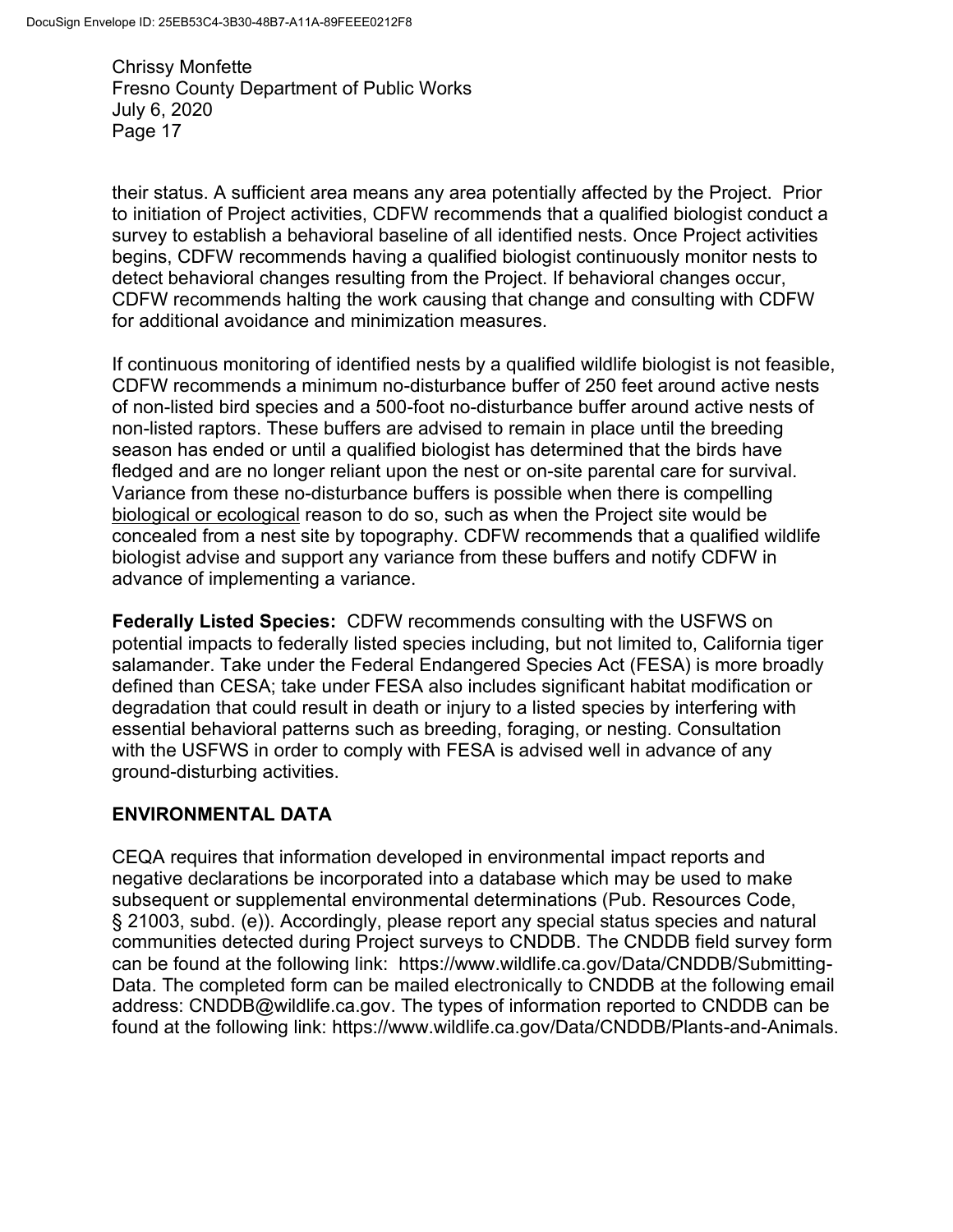### **FILING FEES**

If it is determined that the Project has the potential to impact biological resources, an assessment of filing fees will be necessary. Fees are payable upon filing of the Notice of Determination by the Lead Agency and serve to help defray the cost of environmental review by CDFW. Payment of the fee is required in order for the underlying project approval to be operative, vested, and final (Cal. Code Regs, tit. 14, § 753.5; Fish & G. Code, § 711.4; Pub. Resources Code, § 21089).

CDFW appreciates the opportunity to comment on the Project to assist Fresno County Department of Public Works and Planning in identifying and mitigating the Project's impacts on biological resources.

More information on survey and monitoring protocols for sensitive species can be found at CDFW's website (https://www.wildlife.ca.gov/Conservation/Survey-Protocols). If you have any questions, please contact Kelley Nelson, Environmental Scientist, at the address provided on this letterhead, or by electronic mail at Kelley.Nelson@wildlife.ca.gov.

Sincerely,

-DocuSigned by: Julie Vance

-FA83F09FF08945A Julie A. Vance Regional Manager

cc: Regional Water Quality Control Board Central Valley Region 1685 "E" Street Fresno, California 93706-2020

> United States Army Corps of Engineers San Joaquin Valley Office 1325 "J" Street, Suite #1350 Sacramento, California 95814-2928

ec: Patricia Cole (patricia cole@fws.gov) United States Fish and Wildlife Service

> John Shelton (john.shelton@sjrc.ca.gov) San Joaquin River Conservancy

Linda Connolly California Department of Fish and Wildlife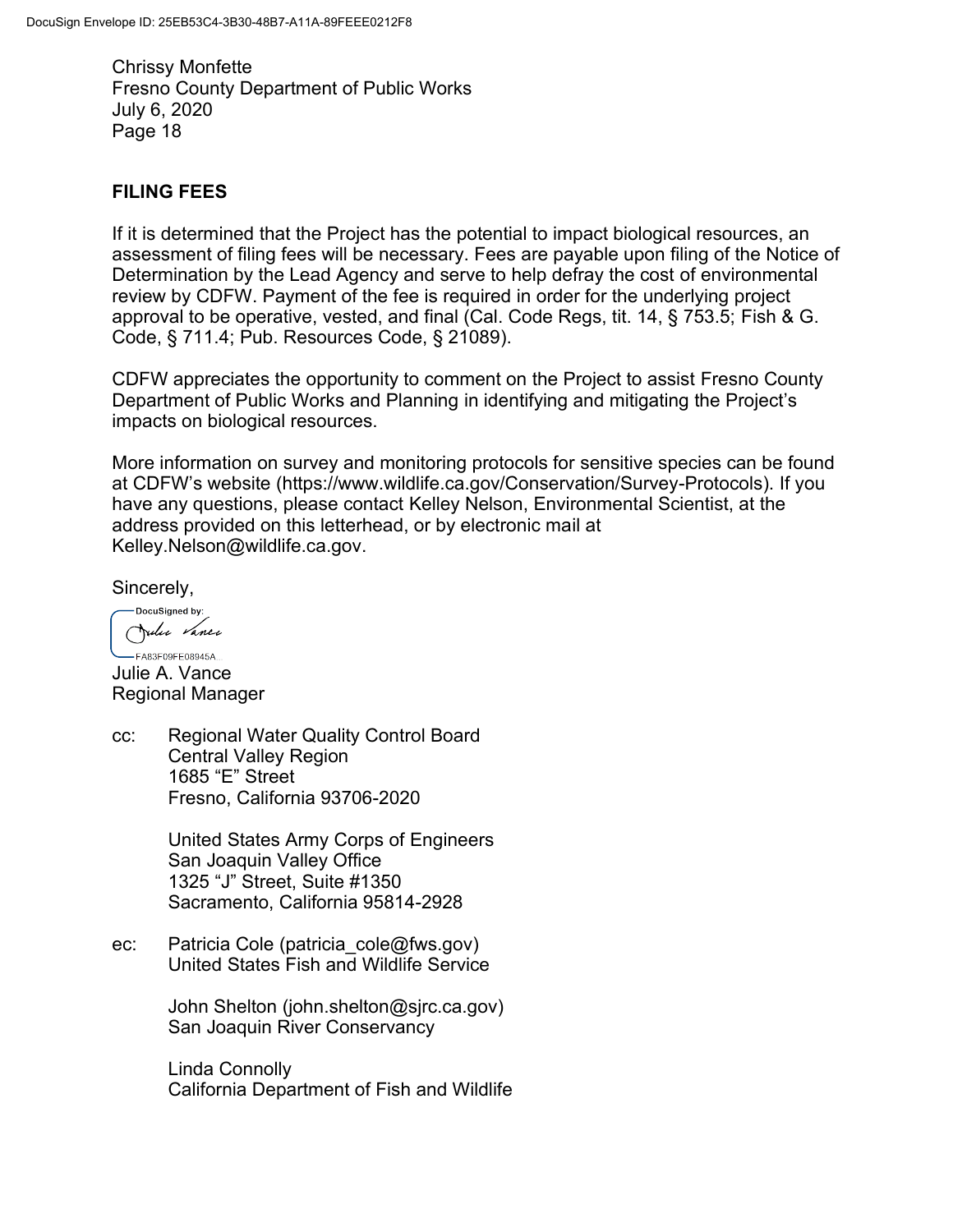### **Literature Cited**

- California Burrowing Owl Consortium. 1993. Burrowing owl survey protocol and mitigation guidelines. April 1993.
- California Department of Fish and Game (CDFG). 2010. Bald Eagle Breeding Survey Instructions. California Department of Fish and Game, April 2010.
- CDFG. 2012. Staff Report on Burrowing Owl Mitigation. California Department of Fish and Game.
- California Department of Fish and Wildlife (CDFW), 2015a. California Tiger Salamander Technical Review – Habitat, Impacts and Conservation. California Department of Fish and Wildlife, October 2015.
- CDFW. 2015b. Staff Guidance Regarding Avoidance of Impacts to Tricolored Blackbird Breeding Colonies on Agricultural Fields in 2015. March 19, 2015.
- CDFW. 2016. Five Year Status Review for Swainson's Hawk (*Buteo swainsoni*). California Department of Fish and Wildlife. April 11, 2016.
- CDFW. 2020. Biogeographic Information and Observation System (BIOS). https://www.wildlife.ca.gov/Data/BIOS. Accessed January 7, 2020.
- Gervais, J.A., D.D. Rosenberg, and L.A. Comrack. Burrowing Owl (*Athene cunicularia*) *in* Shuford, W.D. and T. Gardali, editors. 2008. California Bird Species of Special Concern: A ranked assessment of species, subspecies, and distinct populations of birds of immediate conservation concern in California. Studies of Western Birds 1. Western Field Ornithologists, Camarillo, California, and California Department of Fish and Game, Sacramento, California, USA.
- Kelsey, R. 2008. Results of the tricolored blackbird 2008 census. Report submitted to U.S. Fish and Wildlife Service, Portland, OR, USA.
- Meese, R. J., E.C. Beedy, and W.J. Hamilton, III. 2014. Tricolored blackbird (Agelaius tricolor), The Birds of North America (P. G. Rodewald, Ed.). Ithaca: Cornell Lab of Ornithology; Retrieved from the Birds of North America: https://birdsnaorg.bnaproxy.birds.cornell.edu/Species-Account/bna/species/tribla. Accessed December 15, 2017.
- Meese, R.J. 2017. Results of the 2017 Tricolored Blackbird Statewide Survey. California Department of Fish and Wildlife, Wildlife Branch, Nongame Wildlife Program Report 2017-04, Sacramento, CA. 27 pp. + appendices.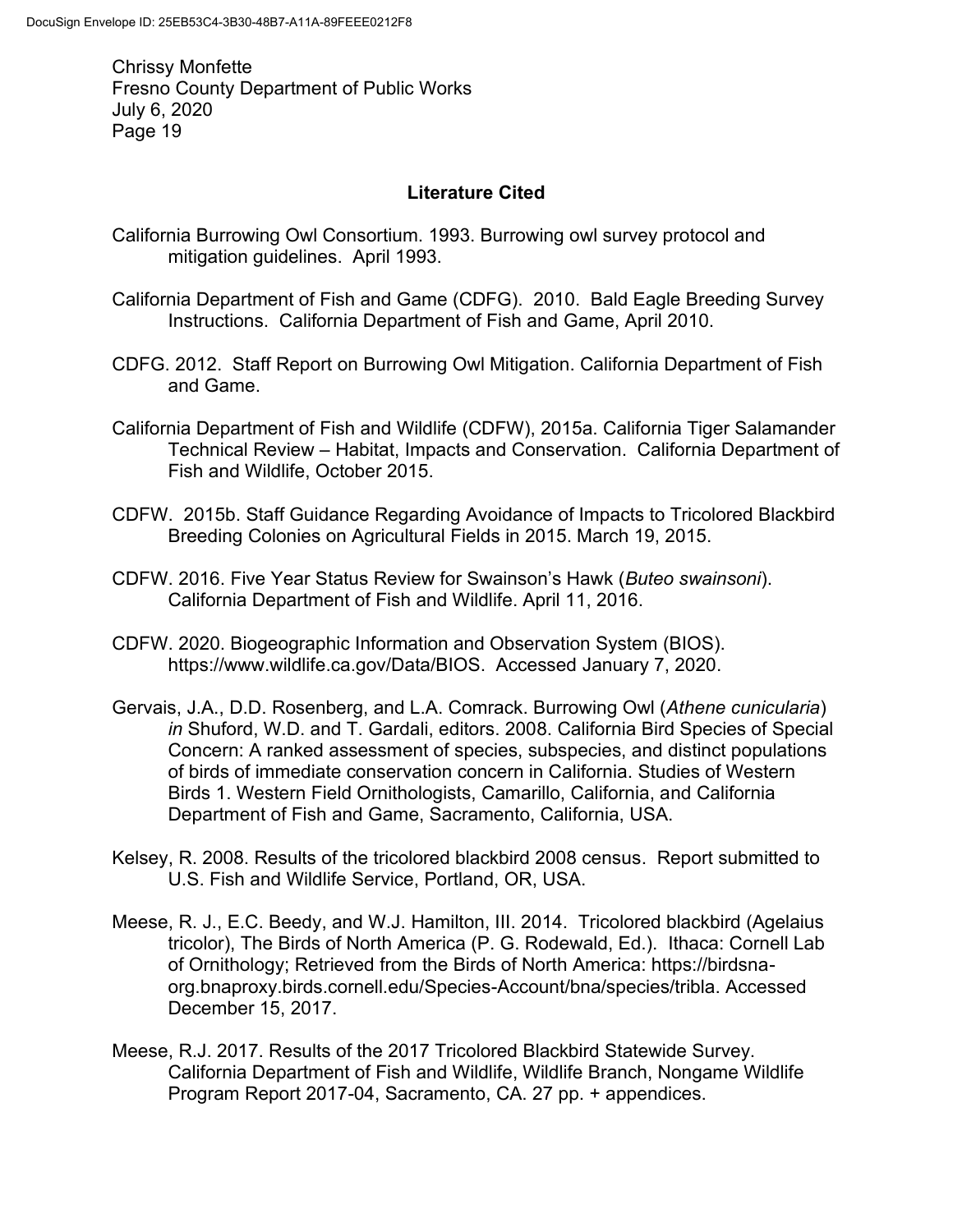- Orians, G.H. 1961. The ecology of blackbird (*Agelaius*) social systems. Ecol. Monogr. 31:285-312.
- Searcy, C.A. and H.B. Shaffer. 2011. Determining the migration distance of a vagile vernal pool specialist: How much land is required for conservation of California tiger salamanders? *In* Research and Recovery in Vernal Pool Landscapes, D. G. Alexander and R. A. Schlising, Eds. California State University, Chico, California.
- Searcy, C.A., E. Gabbai-Saldate, and H.B. Shaffer. 2013. Microhabitat use and migration distance of an endangered grassland amphibian. Biological Conservation 158: 80-87.
- Swainson's Hawk Technical Advisory Committee (SWHA TAC). 2000. Recommended Timing and Methodology for Swainson's Hawk Nesting Surveys in California's Central Valley. Swainson's Hawk Technical Advisory Committee, May 31, 2000.
- Thomson, R. C., A. N. Wright, and H. Bradley Shaffer, 2016. California Amphibian and Reptile Species of Special Concern. California Department of Fish and Wildlife and University of California Press.
- United States Fish and Wildlife Service (USFWS). 2003. Interim Guidance on Site Assessment and Field Surveys for Determining Presence or a Negative Finding of the California Tiger Salamander, October 2003.
- USFWS. 2017. Recovery Plan for the Central California Distinct Population Segment of the California Tiger Salamander (*Ambystoma californiense*). U. S. Fish and Wildlife Service, Region 8, Sacramento, California. June 2017.
- Weintraub, K., T.L. George, and S.J. Dinsmore. 2016. Nest survival of tricolored blackbirds in California's Central Valley. The Condor 118(4): 850–861.